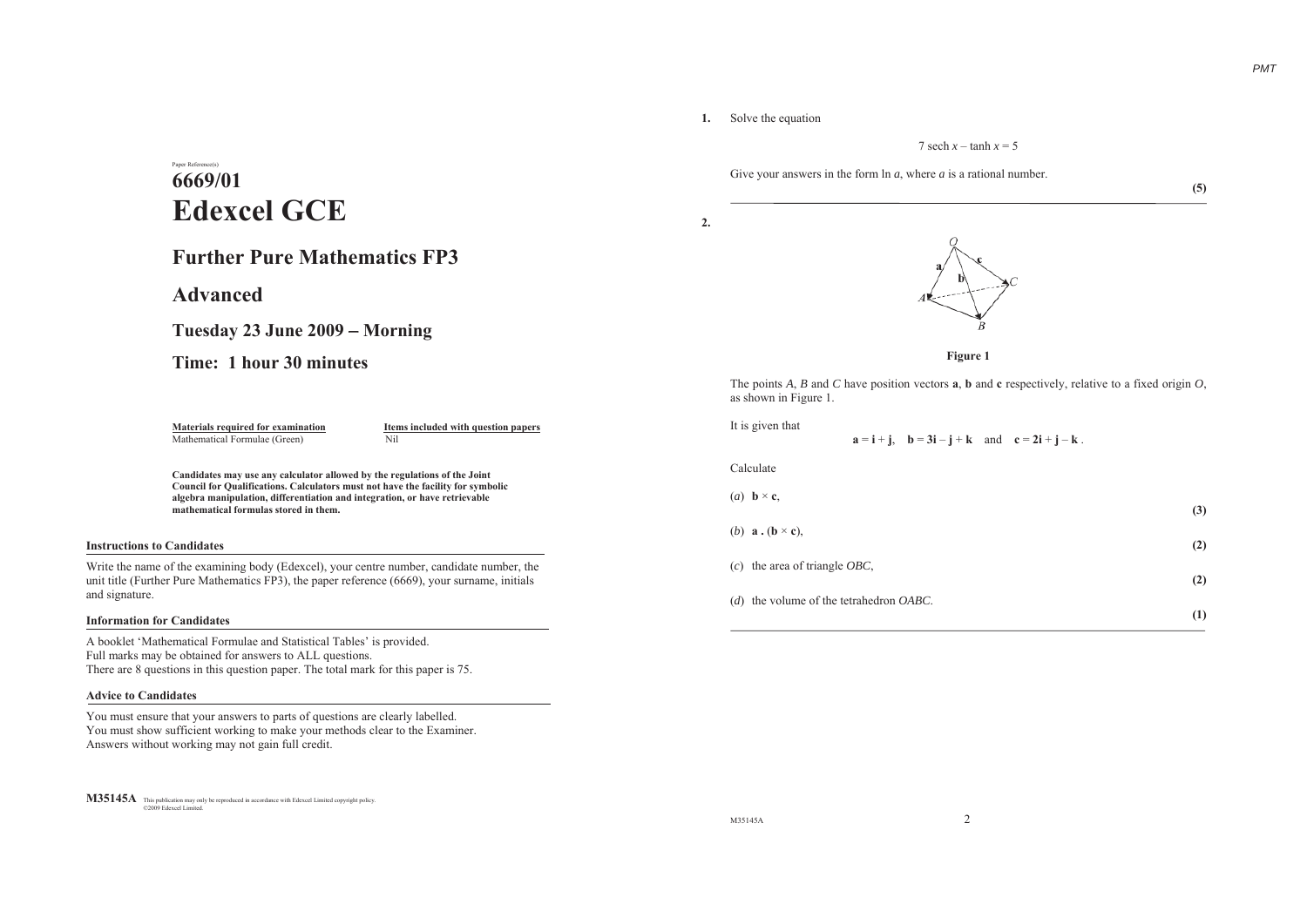$$
\mathbf{M}^{\mathbf{A}}
$$

**3.**

$$
\mathbf{M} = \begin{pmatrix} 6 & 1 & -1 \\ 0 & 7 & 0 \\ 3 & -1 & 2 \end{pmatrix}
$$

\n- (a) Show that 7 is an eigenvalue of the matrix **M** and find the other two eigenvalues of **M**.
\n- (b) Find an eigenvector corresponding to the eigenvalue 7.
\n- **4.** Given that 
$$
y = \text{arsinh } (\sqrt{x})
$$
,  $x > 0$ ,
\n- (a) find  $\frac{dy}{dt}$ , giving your answer as a simplified fraction.
\n- (b) Hence, or otherwise, find
\n- $$
\int_{-\frac{1}{4}}^4 \sqrt{[x(x+1)]} \, dx
$$
, giving your answer in the form 
$$
\ln\left(\frac{a+b\sqrt{5}}{2}\right)
$$
, where *a* and *b* are integers.
\n- **5.** 
$$
I_n = \int_0^5 \frac{x^n}{\sqrt{(25-x^2)}} \, dx
$$
,  $n \ge 0$ .
\n- (a) Find an expression for 
$$
\int \frac{x}{\sqrt{(25-x^2)}} \, dx
$$
,  $0 \le x \le 5$ .
\n- (b) Using your answer to part (a), or otherwise, show that
\n

$$
I_n = \frac{25(n-1)}{n} I_{n-2}, \quad n \ge 2.
$$

(*c*) Find  $I_4$  in the form  $k\pi$ , where *k* is a fraction.

**6.** The hyperbola *H* has equation  $\frac{x^2}{a^2} - \frac{y^2}{b^2}$  $\frac{y^2}{2} - \frac{y^2}{h^2}$ 2 *by a* $\frac{x^2}{a^2} - \frac{y^2}{b^2} = 1$ , where *a* and *b* are constants.

The line *L* has equation  $y = mx + c$ , where *m* and *c* are constants.

(*a*) Given that *L* and *H* meet, show that the *x*-coordinates of the points of intersection are the roots of the equation

$$
(a2m2 - b2)x2 + 2a2mx + a2(c2 + b2) = 0.
$$
 (2)

Hence, given that *L* is a tangent to *H*,

(b) show that 
$$
a^2m^2 = b^2 + c^2
$$
.

$$
^{(2)}
$$

*PMT*

The hyperbola *H'* has equation  $\frac{x^2}{25} - \frac{y^2}{16} = 1$ .

(c) Find the equations of the tangents to  $H'$  which pass through the point  $(1, 4)$ .

**(7)**

### **7.** The lines *l*1 and *l*<sup>2</sup> have equations

**r** =  $\begin{pmatrix} 1 \\ -1 \\ 2 \end{pmatrix} + \lambda \begin{pmatrix} -1 \\ 3 \\ 4 \end{pmatrix}$  and  $\mathbf{r} = \begin{pmatrix} \alpha \\ -4 \\ 0 \end{pmatrix} + \mu \begin{pmatrix} 0 \\ 3 \\ 2 \end{pmatrix}$ .

If the lines *l*1 and *l*2 intersect, find

(*a*) the value of  $\alpha$ ,

- (*b*) an equation for the plane containing the lines *l*<sup>1</sup> and *l*2, giving your answer in the form  $ax + by + cz + d = 0$ , where *a*, *b*, *c* and *d* are constants.
	- **(4)**

**(4)** 

For other values of  $\alpha$ , the lines  $l_1$  and  $l_2$  do not intersect and are skew lines.

Given that  $\alpha = 2$ ,

**(5)**

**(4)**

(*c*) find the shortest distance between the lines *l*<sup>1</sup> and *l*2 .

**(3)**

M35145A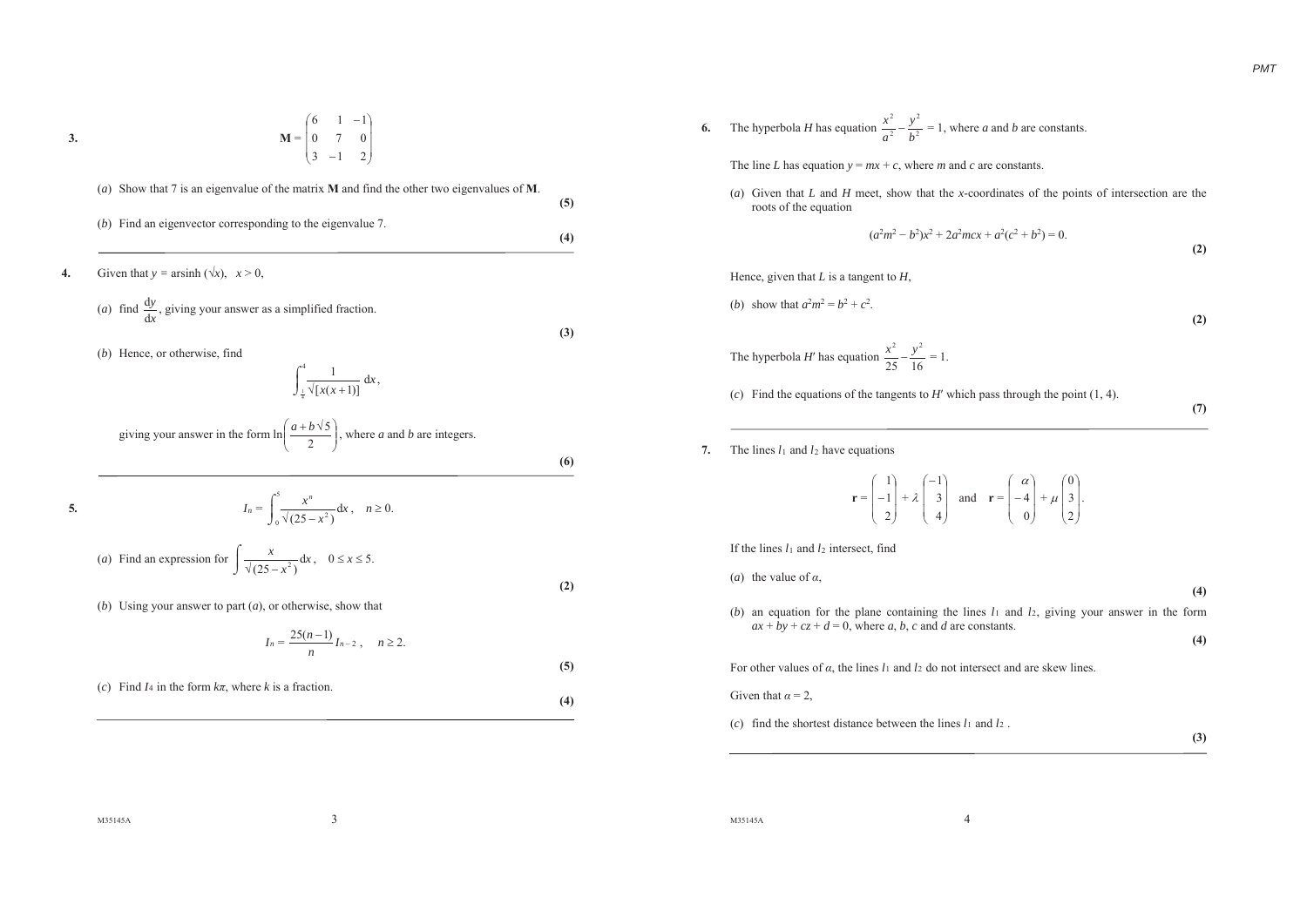**8.** A curve, which is part of an ellipse, has parametric equations

 $x = 3 \cos \theta$ ,  $y = 5 \sin \theta$ ,  $0 \le \theta \le \frac{\pi}{2}$ .

The curve is rotated through  $2\pi$  radians about the *x*-axis.

(*a*) Show that the area of the surface generated is given by the integral

$$
k\pi \int_0^a \sqrt{(16c^2 + 9)} \, dc
$$
, where  $c = \cos \theta$ ,

and where  $k$  and  $\alpha$  are constants to be found.

(*b*) Using the substitution  $c = \frac{3}{4} \sinh u$ , or otherwise, evaluate the integral, showing all of your working and giving the final answer to 3 significant figures.

**(5)**

**(6)**

**TOTAL FOR PAPER: 75 MARKS**

**END**

## Paper Reference(s) **6669/01Edexcel GCE**

## **Further Pure Mathematics FP3**

**Advanced**

## **Thursday 24 June 2010 Morning**

## **Time: 1 hour 30 minutes**

Mathematical Formulae (Pink) Nil

**Materials required for examination 11 Items included with question papers** 

**Candidates may use any calculator allowed by the regulations of the Joint Council for Qualifications. Calculators must not have the facility for symbolic algebra manipulation, differentiation and integration, or have retrievable mathematical formulas stored in them.**

### **Instructions to Candidates**

Write the name of the examining body (Edexcel), your centre number, candidate number, the unit title (Further Pure Mathematics FP3), the paper reference (6669), your surname, initials and signature.

### **Information for Candidates**

A booklet 'Mathematical Formulae and Statistical Tables' is provided. Full marks may be obtained for answers to ALL questions. There are 8 questions in this question paper. The total mark for this paper is 75.

### **Advice to Candidates**

You must ensure that your answers to parts of questions are clearly labelled. You must show sufficient working to make your methods clear to the Examiner. Answers without working may not gain full credit.

**N35389RA** This publication may only be reproduced in accordance with Edexcel Limited copyright policy. ©2010 Edexcel Limited.

M35145A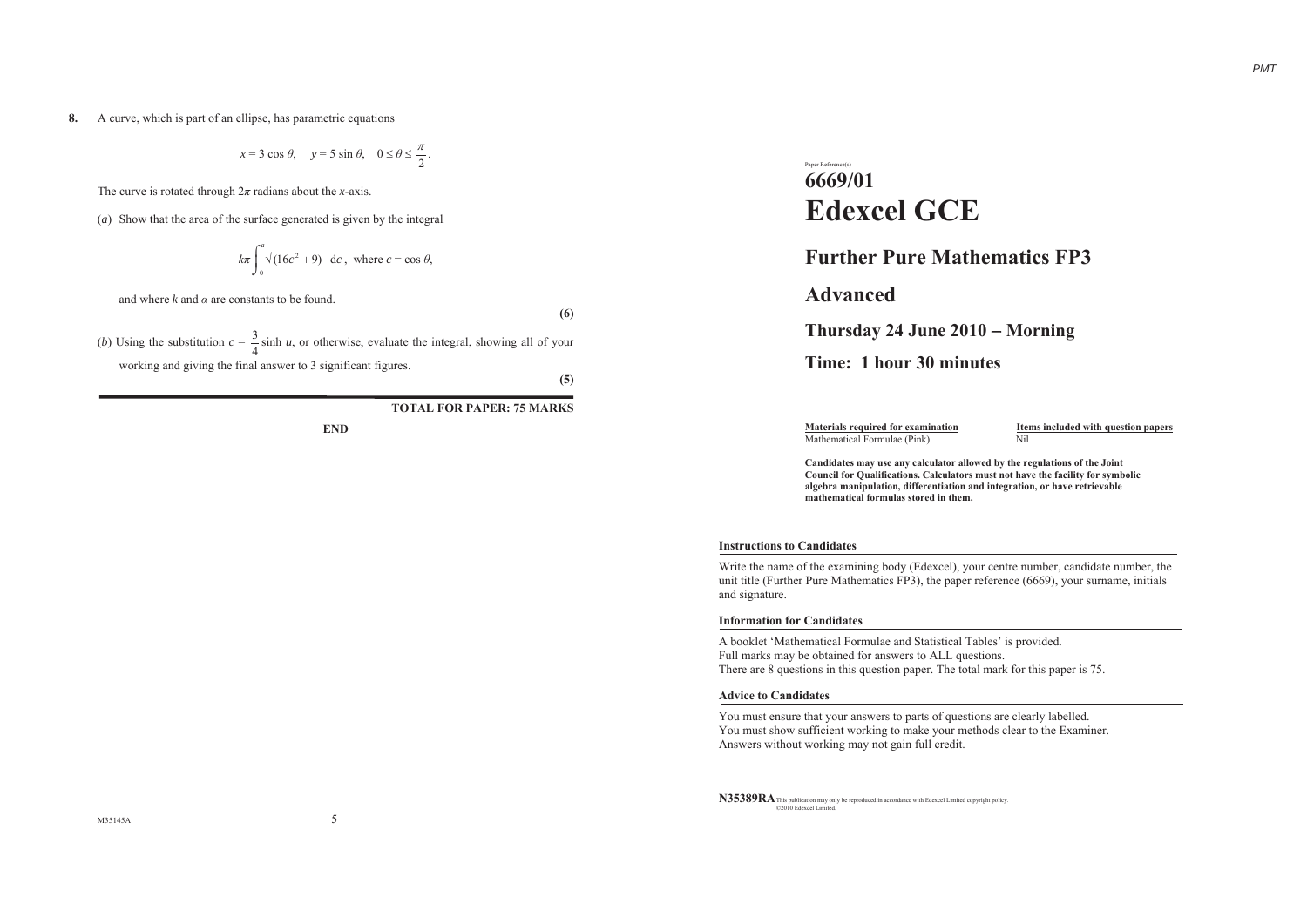**1.** The line  $x = 8$  is a directrix of the ellipse with equation

$$
\frac{x^2}{a^2} + \frac{y^2}{b^2} = 1, \quad a > 0, \quad b > 0,
$$

and the point (2, 0) is the corresponding focus.

Find the value of *a* and the value of *b*. **(5) 2.** Use calculus to find the exact value of  $\int_{-2}^{1} \frac{1}{x^2 + 4x + 13} dx$ . **(5) 3.** (*a*) Starting from the definitions of sinh *<sup>x</sup>* and cosh *<sup>x</sup>* in terms of exponentials, prove that  $\cosh 2x = 1 + 2 \sinh^2 x$ 

(*b*) Solve the equation

$$
\cosh 2x - 3 \sinh x = 15,
$$

giving your answers as exact logarithms.

$$
I_n = \int_0^a (a-x)^n \cos x \, dx, \quad a \ge 0, \quad n \ge 0.
$$

(*a*) Show that, for  $n \ge 2$ ,

**4.**

 $I_n = na^{n-1} - n(n-1)I_{n-2}$ 

(b) Hence evaluate 
$$
\int_0^{\frac{\pi}{2}} \left(\frac{\pi}{2} - x\right)^2 \cos x \, dx.
$$

$$
(\mathbf{3})
$$

**(5)**

**(3)**

**(1)**

**5.** Given that  $y = (\text{arcosh } 3x)^2$ , where  $3x > 1$ , show that

(a) 
$$
(9x^2 - 1) \left(\frac{dy}{dx}\right)^2 = 36y,
$$
  
\n(b)  $(9x^2 - 1) \frac{d^2y}{dx^2} + 9x \frac{dy}{dx} = 18.$  (4)

6. 
$$
\mathbf{M} = \begin{pmatrix} 1 & 0 & 3 \\ 0 & -2 & 1 \\ k & 0 & 1 \end{pmatrix}
$$
, where *k* is a constant.  
Given that  $\begin{pmatrix} 6 \\ 1 \\ 6 \end{pmatrix}$  is an eigenvector of **M**,  
(*a*) find the eigenvalue of **M** corresponding to  $\begin{pmatrix} 6 \\ 1 \\ 6 \end{pmatrix}$ ,

(*b*) show that  $k = 3$ ,

**(2)**  (*c*) show that **M** has exactly two eigenvalues.

A transformation  $T: \mathbb{R}^3 \to \mathbb{R}^3$  is represented by **M**.

The transformation *T* maps the line *l*<sub>1</sub>, with cartesian equations  $\frac{x-2}{1} = \frac{y}{-3} = \frac{z+1}{4}$ , onto the  $line *l*2$ .

(*d*) Taking  $k = 3$ , find cartesian equations of  $l_2$ .

$$
^{(5)}
$$

**(2)** 

**(4)** 

N35389RA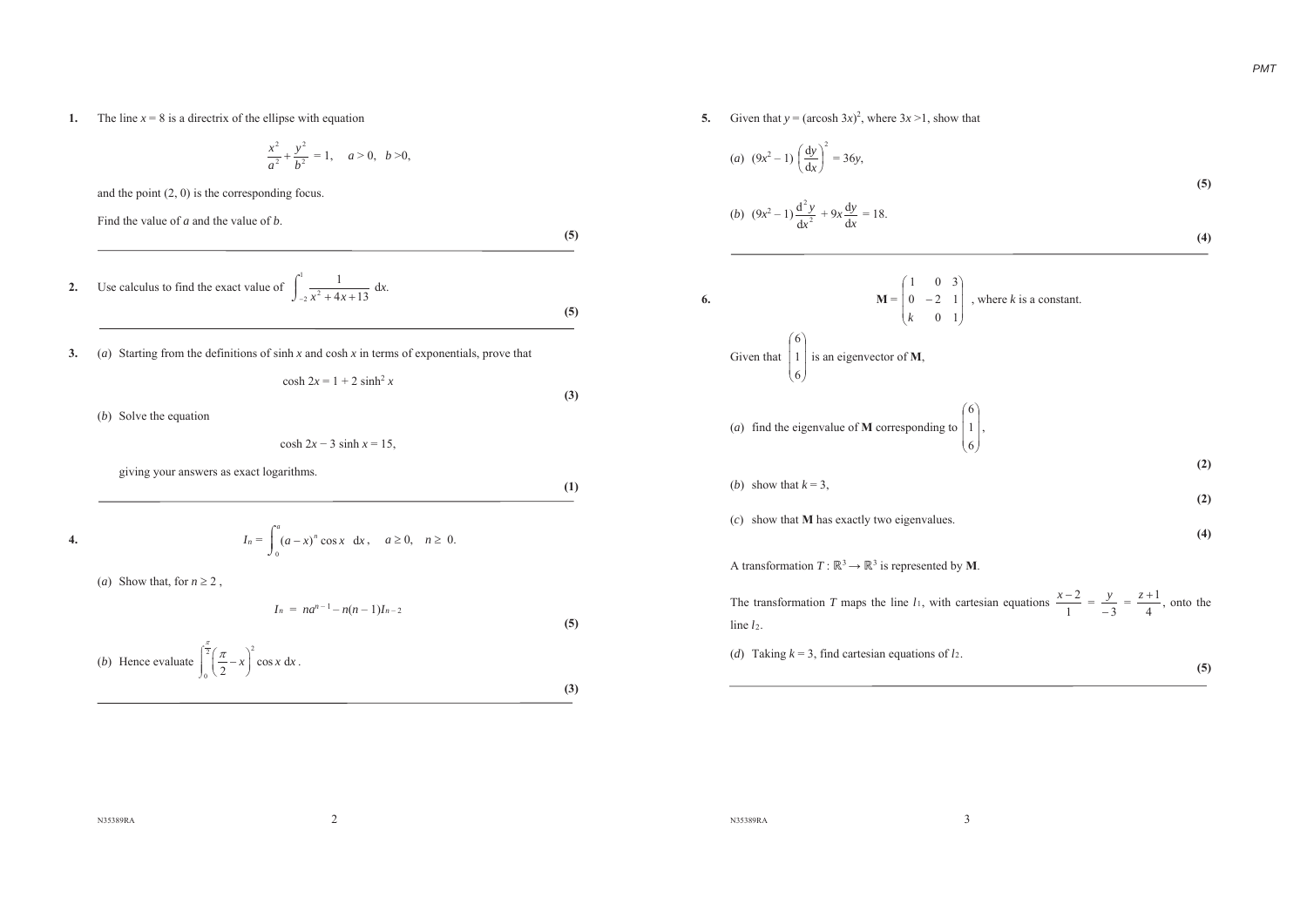**7.** The plane *II* has vector equation

(*a*) Find an equation of  $\Pi$  in the form  $\mathbf{r} \cdot \mathbf{n} = p$ , where **n** is a vector perpendicular to  $\Pi$  and  $p$  is a constant.

The point *P* has coordinates (6, 13, 5). The line *l* passes through *P* and is perpendicular to  $\Pi$ . The line *l* intersects *Ȇ*at the point *N*.

(*b*) Show that the coordinates of *N* are  $(3, 1, -1)$ .

The point *R* lies on  $\Pi$  and has coordinates (1, 0, 2).

(*c*) Find the perpendicular distance from *N* to the line *PR*. Give your answer to 3 significant figures.

**(5)**

**(5)**

**(4)**

**8.**The hyperbola *H* has equation  $\frac{x^2}{16} - \frac{y^2}{4} = 1$ .

The line *l*1 is the tangent to *H* at the point *P* (4 sec *<sup>t</sup>*, 2 tan *t*).

(*a*) Use calculus to show that an equation of  $l_1$  is

 $2y \sin t = x - 4 \cos t$ 

**(5)**

The line *l*2 passes through the origin and is perpendicular to *l*<sup>1</sup> .

The lines *l*1 and *l*<sup>2</sup> intersect at the point *Q*.

(*b*) Show that, as *<sup>t</sup>* varies, an equation of the locus of *Q* is

$$
(x^2 + y^2)^2 = 16x^2 - 4y^2
$$

**(2)**

**TOTAL FOR PAPER: 75 MARKS**

**END**

# Paper Reference(s) **6669/01Edexcel GCE**

**Further Pure Mathematics FP3**

**Advanced Level**

## **Friday 24 June 2011 Morning**

**Time: 1 hour 30 minutes** 

Mathematical Formulae (Pink) Nil

**Materials required for examination 11 Items included with question papers** 

**Candidates may use any calculator allowed by the regulations of the Joint Council for Qualifications. Calculators must not have the facility for symbolic algebra manipulation, differentiation and integration, or have retrievable mathematical formulae stored in them.**

### **Instructions to Candidates**

Write the name of the examining body (Edexcel), your centre number, candidate number, the unit title (Core Mathematics FP3), the paper reference (6669), your surname, initials and signature.

### **Information for Candidates**

A booklet 'Mathematical Formulae and Statistical Tables' is provided. Full marks may be obtained for answers to ALL questions. There are 8 questions in this question paper. The total mark for this paper is 75.

### **Advice to Candidates**

You must ensure that your answers to parts of questions are clearly labelled. You must show sufficient working to make your methods clear to the Examiner. Answers without working may not gain full credit.

**P35414A** This publication may only be reproduced in accordance with Edexcel Limited copyright policy. ©2011 Edexcel Limited.

N35389RA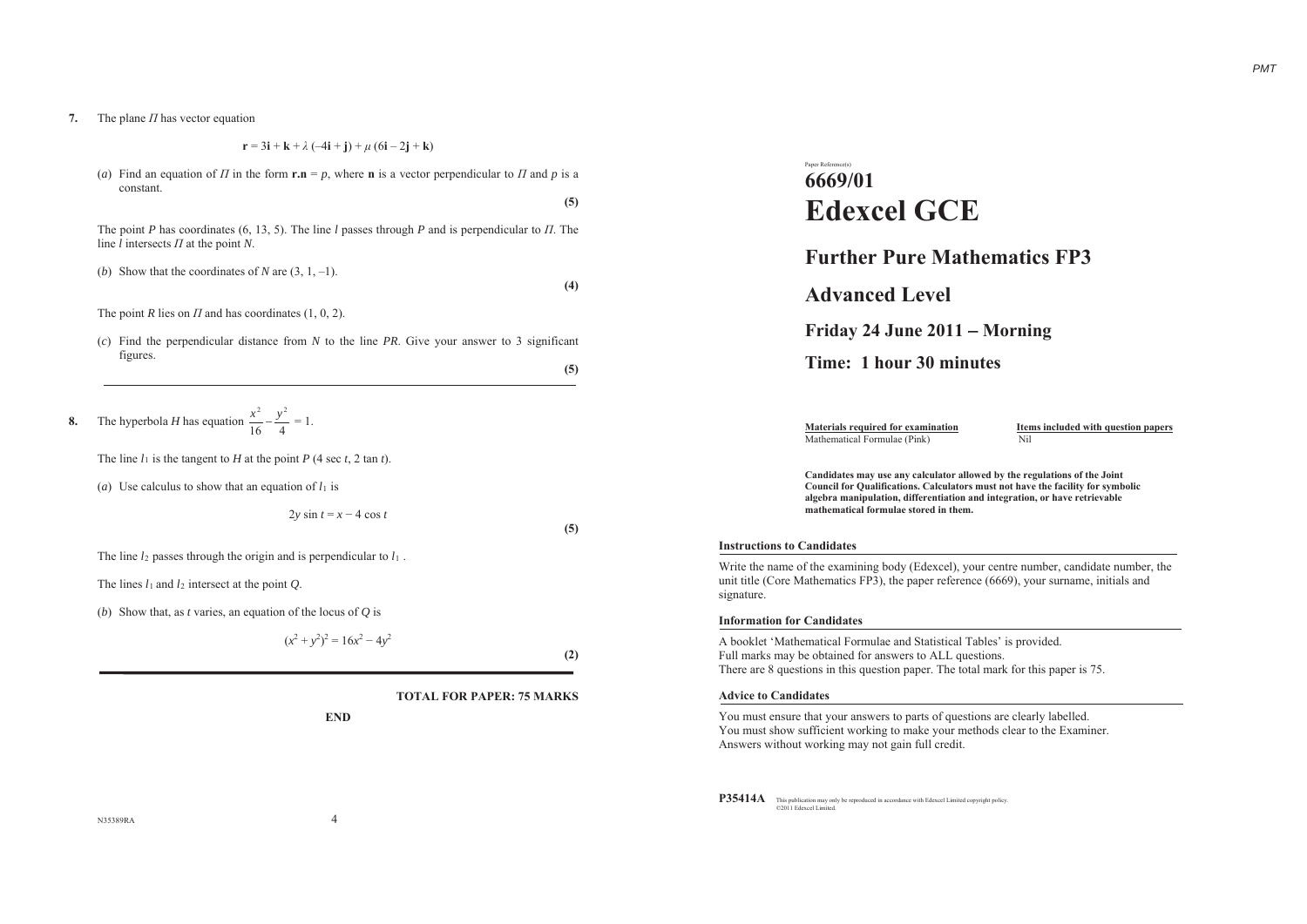**1.** The curve *C* has equation  $y = 2x^3$ ,  $0 \le x \le 2$ .

The curve *C* is rotated through  $2\pi$  radians about the *x*-axis.

Using calculus, find the area of the surface generated, giving your answer to 3 significant figures. **(5)**

**2.**(*a*) Given that  $y = x \arcsin x$ ,  $0 \le x \le 1$ , find

> (i) an expression for  $\frac{dy}{dx}$ *y* d $\frac{dy}{dx}$ , (ii) the exact value of  $\frac{dy}{dx}$ *y* d $\frac{dy}{dx}$  when  $x = \frac{1}{2}$  $\frac{1}{1}$ .

(*b*) Given that  $y = \arctan (3e^{2x})$ , show that

$$
\frac{dy}{dx} = \frac{3}{5\cosh 2x + 4\sinh 2x}.
$$

**3.**Show that

**4.**

(a) 
$$
\int_{5}^{8} \frac{1}{x^2 - 10x + 34} dx = k\pi
$$
, giving the value of the fraction *k*,  
\n(b)  $\int_{5}^{8} \frac{1}{\sqrt{x^2 - 10x + 34}} dx = \ln(A + \sqrt{n})$ , giving the values of the integers *A* and *n*.

 $x_n = \int_0^e x^2 (\ln x)^n dx$ 

(*a*) Prove that, for  $n \ge 1$ ,

*I<sub>n</sub>* 

$$
I_n = \frac{e^3}{3} - \frac{n}{3} I_{n-1}.
$$

 $\int_{1}^{e} x^{2} (\ln x)^{n} dx, \quad n \ge 0.$ 

(*b*) Find the exact value of  $I_3$ .

**(3)**

**(5)**

**(5)**

**(4)**

**(4)**

**(4)**

P35414A $\lambda$  2

- **5.** The curve  $C_1$  has equation  $y = 3 \sinh 2x$ , and the curve  $C_2$  has equation  $y = 13 3e^{2x}$ .
	- (*a*) Sketch the graph of the curves  $C_1$  and  $C_2$  on one set of axes, giving the equation of any asymptote and the coordinates of points where the curves cross the axes.

**(4)** 

- (*b*) Solve the equation 3 sinh  $2x = 13 3e^{2x}$ , giving your answer in the form  $\frac{1}{2} \ln k$ , where *k* is an integer. **(5)**
- **6.** The plane *P* has equation

**r** <sup>=</sup>  $\begin{pmatrix} 3 \\ 1 \\ 2 \end{pmatrix} + \lambda \begin{pmatrix} 0 \\ 2 \\ -1 \end{pmatrix} + \mu \begin{pmatrix} 3 \\ 2 \\ 2 \end{pmatrix}$ 

(*a*) Find a vector perpendicular to the plane *P*.

**(2)** 

The line *l* passes through the point *A* (1, 3, 3) and meets *P* at (3, 1, 2).

The acute angle between the plane *P* and the line *l* is  $\alpha$ .

| (b) Find $\alpha$ to the nearest degree.                      | (4) |
|---------------------------------------------------------------|-----|
| (c) Find the perpendicular distance from A to the plane $P$ . | (4) |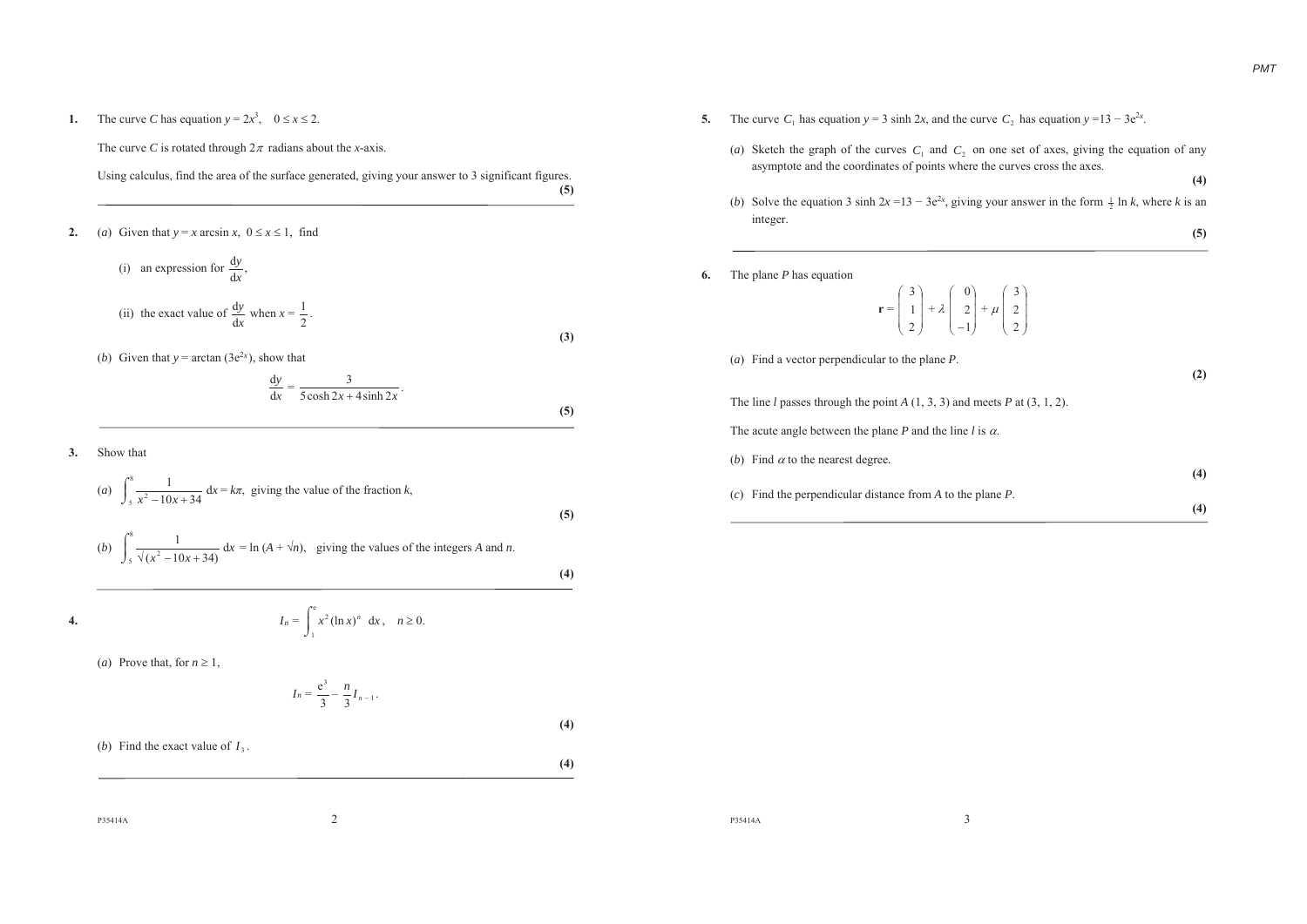**7.** The matrix **M** is given by

$$
\mathbf{M} = \begin{pmatrix} k & -1 & 1 \\ 1 & 0 & -1 \\ 3 & -2 & 1 \end{pmatrix}, k \neq 1.
$$

(*a*) Show that det  $M = 2 - 2k$ .

(*b*) Find  $M^{-1}$ , in terms of *k*.

The straight line  $l_1$  is mapped onto the straight line  $l_2$  by the transformation represented by the matrix

$$
\begin{pmatrix} 2 & -1 & 1 \ 1 & 0 & -1 \ 3 & -2 & 1 \end{pmatrix}
$$

The equation of  $l_2$  is  $(\mathbf{r} - \mathbf{a}) \times \mathbf{b} = 0$ , where  $\mathbf{a} = 4\mathbf{i} + \mathbf{j} + 7\mathbf{k}$  and  $\mathbf{b} = 4\mathbf{i} + \mathbf{j} + 3\mathbf{k}$ .

(*c*) Find a vector equation for the line  $l_1$ .

**(5)**

**(2)**

**(5)**

- **8.** The hyperbola *H* has equation
- 2 2 *a* $\frac{x}{a^2} - \frac{y}{b^2}$ 2  $\frac{y}{b^2} = 1.$
- (*a*) Use calculus to show that the equation of the tangent to *H* at the point  $(a \cosh \theta, b \sinh \theta)$ may be written in the form  $xb \cosh \theta - ya \sinh \theta = ab.$

The line  $l_1$  is the tangent to *H* at the point (*a* cosh  $\theta$ , *b* sinh  $\theta$ ),  $\theta \neq 0$ . Given that 1*l* meets the *x-*axis at the point *P*, (*b*) find, in terms of *a* and  $\theta$ , the coordinates of *P*. The line  $l_2$  is the tangent to  $H$  at the point  $(a, 0)$ . Given that  $l_1$  and  $l_2$  meet at the point  $Q$ , (*c*) find, in terms of *a*, *b* and  $\theta$ , the coordinates of *Q*.

(*d*) Show that, as  $\theta$  varies, the locus of the mid-point of *PO* has equation

 $x(4y^2 + b^2) = ab^2$ .

**(6)**

**(2)** 

**(4)** 

**(2)** 

**TOTAL FOR PAPER: 75 MARKS**

**END**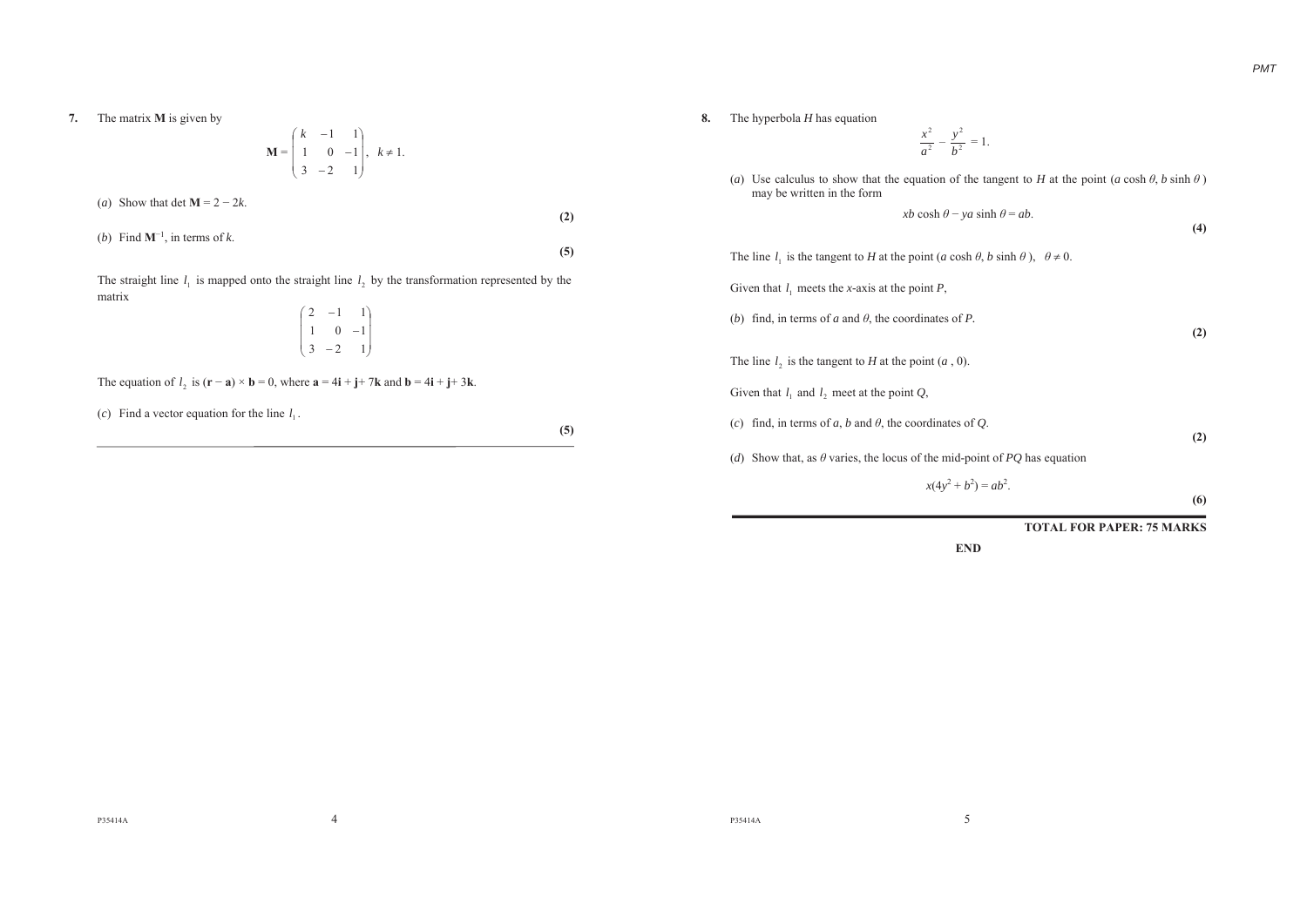### **1.** The hyperbola *H* has equation



# Paper Reference(s) **6669/01Edexcel GCE**

## **Further Pure Mathematics FP3**

**Advanced Level**

**Monday 25 June 2012 Afternoon**

**Time: 1 hour 30 minutes**

Mathematical Formulae (Pink) Nil

**Materials required for examination 11 Items included with question papers** 

**Candidates may use any calculator allowed by the regulations of the Joint Council for Qualifications. Calculators must not have the facility for symbolic algebra manipulation, differentiation and integration, or have retrievable mathematical formulae stored in them.**

### **Instructions to Candidates**

Write the name of the examining body (Edexcel), your centre number, candidate number, the unit title (Core Mathematics FP3), the paper reference (6669), your surname, initials and signature.

### **Information for Candidates**

A booklet 'Mathematical Formulae and Statistical Tables' is provided. Full marks may be obtained for answers to ALL questions. There are 8 questions in this question paper. The total mark for this paper is 75.

### **Advice to Candidates**

You must ensure that your answers to parts of questions are clearly labelled. You must show sufficient working to make your methods clear to the Examiner. Answers without working may not gain full credit.

**P40111A** This publication may only be reproduced in accordance with Edexcel Limited copyright policy. ©2012 Edexcel Limited.



**2.**

(*a*) the coordinates of the foci of *H*,

(*b*) the equations of the directrices of *H*.

**(3) (2)** 



**Figure 1**

The curve *C*, shown in Figure 1, has equation

 $y = \frac{1}{3} \cosh 3x$ ,  $0 \le x \le \ln a$ ,

where *a* is a constant and *<sup>a</sup>* <sup>&</sup>gt; 1.

Using calculus, show that the length of curve *C* is

 $k\left(a^3-\frac{1}{a^3}\right)$ 

and state the value of the constant *k*.

**(6)**

P40111A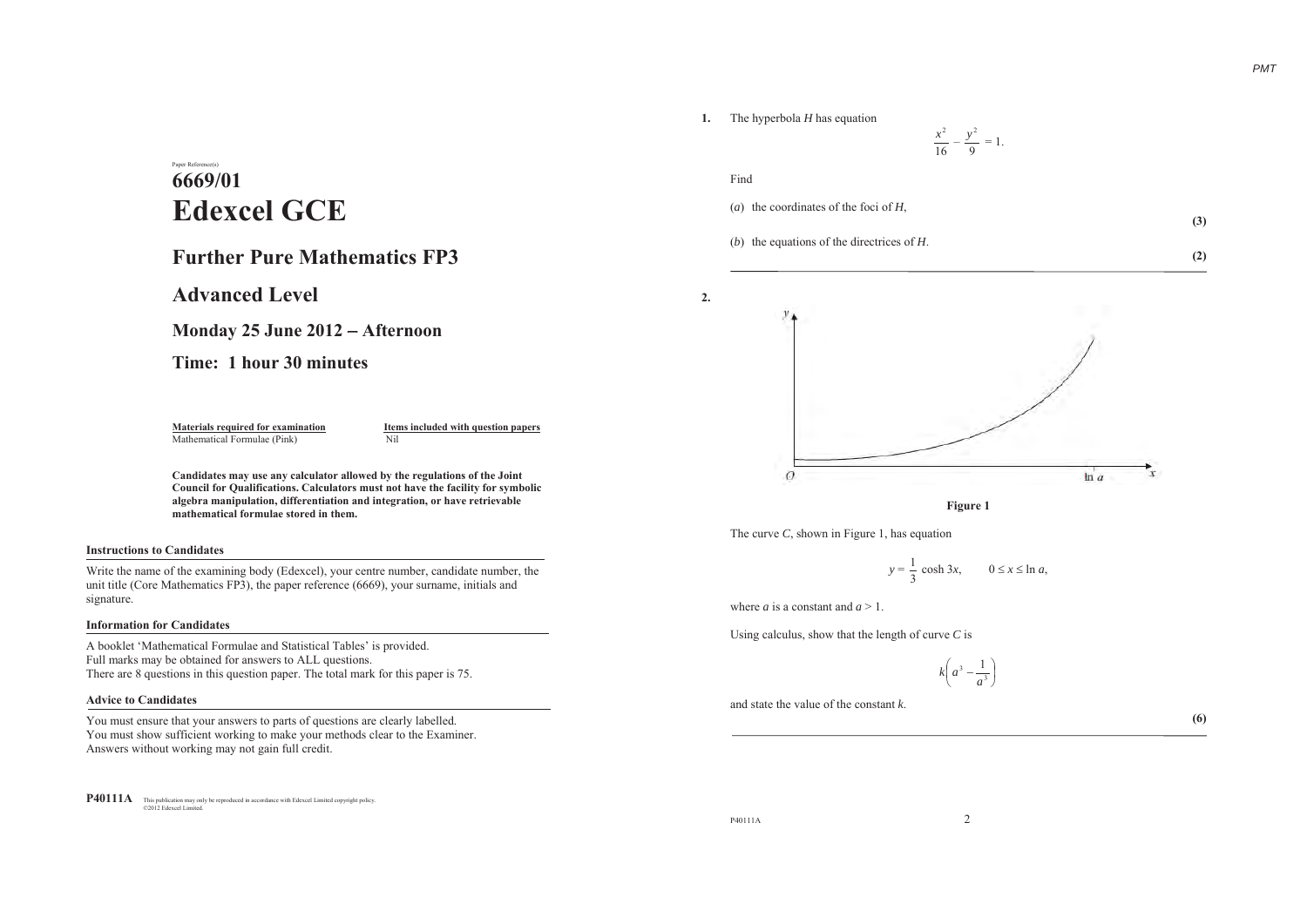**3.** The position vectors of the points A, B and C relative to an origin O are  $\mathbf{i} - 2\mathbf{j} - 2\mathbf{k}$ ,  $7\mathbf{i} - 3\mathbf{k}$  and 4**i** + 4**j** respectively.

### Find

| (a) $AC \times BC$ .                                                                 | (4) |
|--------------------------------------------------------------------------------------|-----|
| (b) the area of triangle $ABC$ ,                                                     |     |
| an equation of the plane <i>ABC</i> in the form <b>r</b> , $\mathbf{n} = p$ .<br>(c) | (2) |

4. 
$$
I_n = \int_0^{\frac{\pi}{4}} x^n \sin 2x \, dx, \quad n \ge 0.
$$

(*a*) Prove that, for  $n \ge 2$ ,

$$
I_n = \frac{1}{4} n \left( \frac{\pi}{4} \right)^{n-1} - \frac{1}{4} n(n-1) I_{n-2}.
$$

- (*b*) Find the exact value of *I*2. **(4)**
- (*c*) Show that  $I_4 = \frac{1}{64} (\pi^3 24\pi + 48)$ . **(2)**
- **5.** (*a*) Differentiate *<sup>x</sup>* arsinh 2*<sup>x</sup>* with respect to *<sup>x</sup>*.
	- (*b*) Hence, or otherwise, find the exact value of

$$
\int_0^{\sqrt{2}} \operatorname{arsinh} 2x \, dx.
$$

giving your answer in the form  $A \ln B + C$ , where  $A$ ,  $B$  and  $C$  are real.

**(7)**

**(3)**

**(5)**

**6.** The ellipse *E* has equation

The circle *C* has equation

2 2 *a* $\frac{x}{a^2} + \frac{y}{b^2}$ 2 *b* $\frac{y}{x^2} = 1$ .

The line  $l_1$  is a tangent to E at the point  $P(a \cos \theta, b \sin \theta)$ .

(*a*) Using calculus, show that an equation for  $l_1$  is

$$
\frac{x\cos\theta}{a} + \frac{y\sin\theta}{b} = 1.
$$

 $x^2 + y^2 = a^2$ .

 **(4)** 

| The line $l_2$ is a tangent to C at the point $Q(a \cos \theta, a \sin \theta)$ . |     |
|-----------------------------------------------------------------------------------|-----|
| (b) Find an equation for the line $l_2$ .                                         | (2) |
| Given that $l_1$ and $l_2$ meet at the point R,                                   |     |
| find, in terms of a, b and $\theta$ , the coordinates of R.<br>(c)                | (3) |
| (d) Find the locus of R, as $\theta$ varies.                                      |     |
|                                                                                   | (2) |

(*a*) Show that  $f(x) = \frac{1}{2} (e^x + 9e^{-x}).$ 

**7. f**(*x*) = 5 cosh *x* – 4 sinh *x*,  $x \in \mathbb{R}$ .

 **(2)** 

**(4)** 

 **(5)** 

### Hence

(b) solve 
$$
f(x) = 5
$$
,

(c) show that 
$$
\int_{\frac{1}{2} \ln 3}^{\ln 3} \frac{1}{5 \cosh x - 4 \sinh x} dx = \frac{\pi}{18}
$$
.

P40111A

P40111A $\overline{A}$  4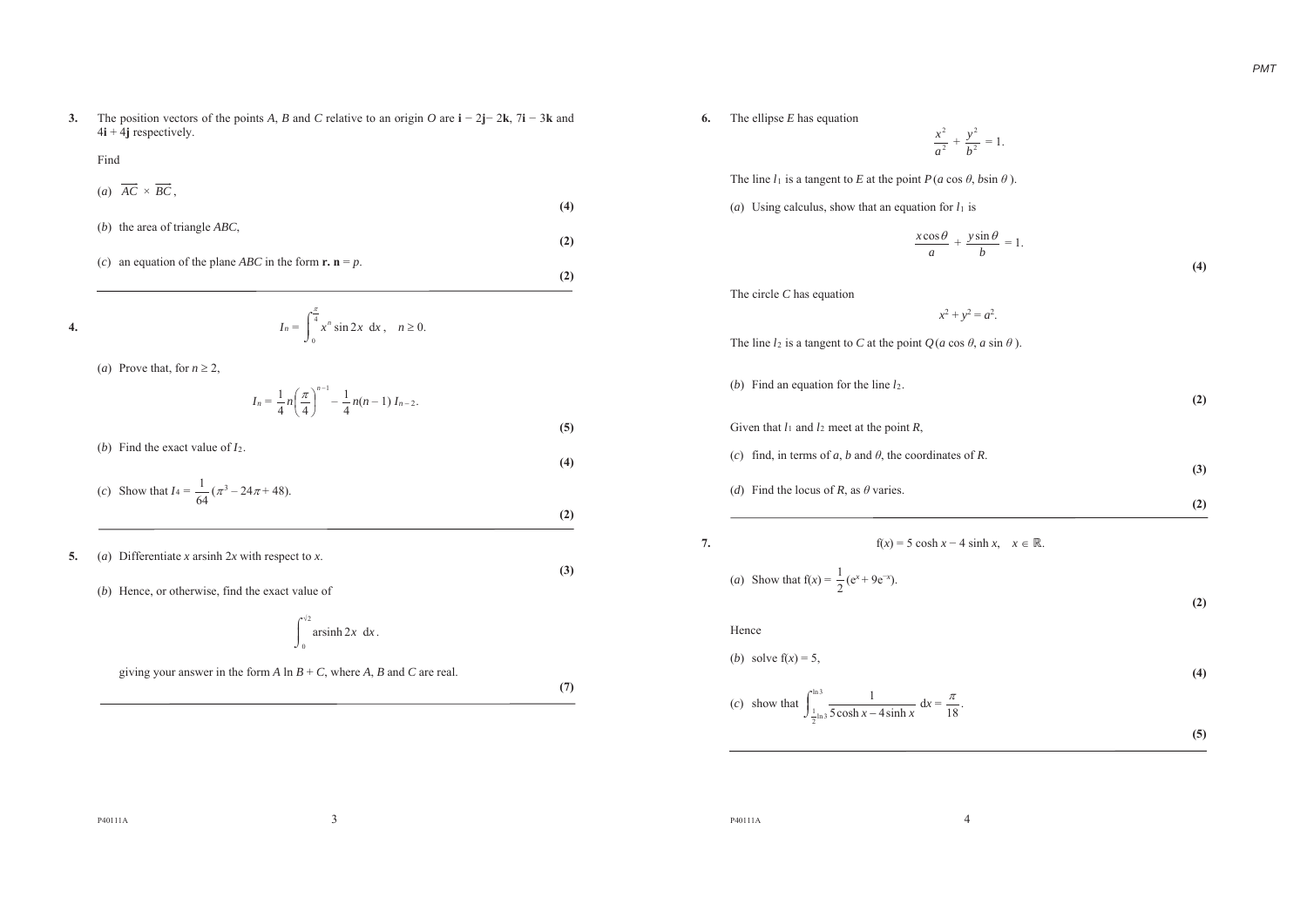$$
\mathbf{M} = \begin{pmatrix} 2 & 1 & 0 \\ 1 & 2 & 0 \\ -1 & 0 & 4 \end{pmatrix}.
$$

(*a*) Show that 4 is an eigenvalue of **M**, and find the other two eigenvalues.

(*b*) For the eigenvalue 4, find a corresponding eigenvector.

The straight line  $l_1$  is mapped onto the straight line  $l_2$  by the transformation represented by the matrix **M**.

The equation of  $l_1$  is  $(\mathbf{r} - \mathbf{a}) \times \mathbf{b} = 0$ , where  $\mathbf{a} = 3\mathbf{i} + 2\mathbf{j} - 2\mathbf{k}$  and  $\mathbf{b} = \mathbf{i} - \mathbf{j} + 2\mathbf{k}$ .

(*c*) Find a vector equation for the line *l*2.

**(5)**

**(5)**

**(3)**

**TOTAL FOR PAPER: 75 MARKS**

**END**

## Paper Reference(s) **6669/01R Edexcel GCE**

## **Further Pure Mathematics FP3 (R)**

**Advanced/Advanced Subsidiary**

**Monday 24 June 2013 Afternoon** 

**Time: 1 hour 30 minutes** 

Mathematical Formulae (Pink) Nil

**Materials required for examination Items included with question papers** 

**Candidates may use any calculator allowed by the regulations of the Joint Council for Qualifications. Calculators must not have the facility for symbolic algebra manipulation or symbolic differentiation/integration, or have retrievable mathematical formulae stored in them.**

### **Instructions to Candidates**

In the boxes above, write your centre number, candidate number, your surname, initials and signature. Check that you have the correct question paper. Answer ALL the questions.

You must write your answer for each question in the space following the question. When a calculator is used, the answer should be given to an appropriate degree of accuracy.

### **Information for Candidates**

A booklet 'Mathematical Formulae and Statistical Tables' is provided. Full marks may be obtained for answers to ALL questions. The marks for the parts of questions are shown in round brackets, e.g. **(2)**. There are 8 questions in this question paper. The total mark for this paper is 75. There are 32 pages in this question paper. Any blank pages are indicated.

### **Advice to Candidates**

You must ensure that your answers to parts of questions are clearly labelled. You must show sufficient working to make your methods clear to the Examiner. Answers without working may not gain full credit.

P40111A $\lambda$  5

**P42956A**  This publication may only be reproduced in accordance with Edexcel Limited copyright policy. ©2013 Edexcel Limited.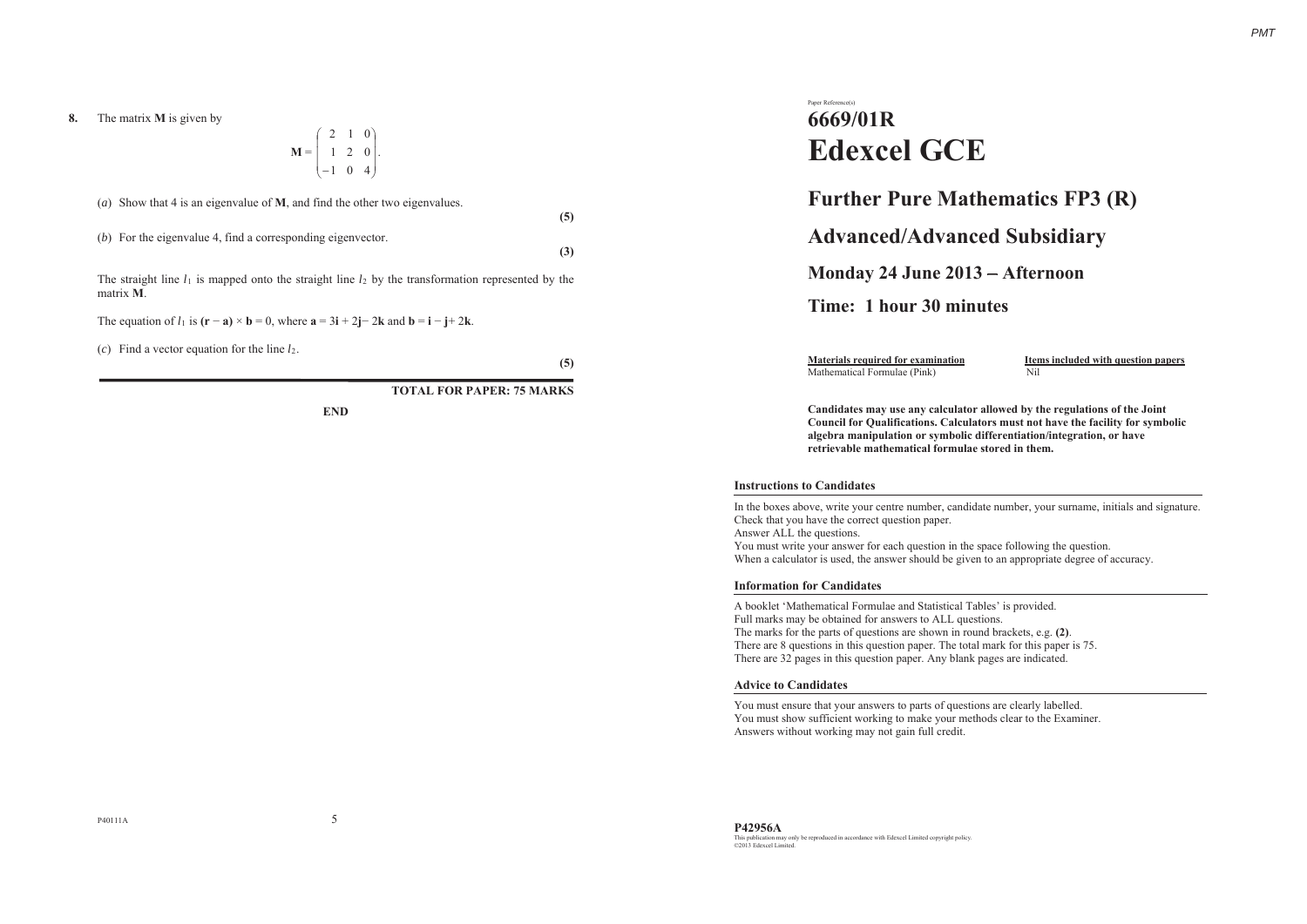**1.** The hyperbola *H* has foci at (5, 0) and (–5, 0) and directrices with equations

$$
x = \frac{9}{5}
$$
 and  $x = -\frac{9}{5}$ .

Find a cartesian equation for *H*.

**(7)**

**2.**Two skew lines *l*<sup>1</sup> and *l*<sup>2</sup> have equations

> $l_1: \mathbf{r} = (\mathbf{i} - \mathbf{j} + \mathbf{k}) + \lambda(4\mathbf{i} + 3\mathbf{j} + 2\mathbf{k})$  $l_2$ : **r** = (3**i** + 7**j** + 2**k**) +  $\mu$ (-4**i** + 6**j** + **k**) respectively, where  $\lambda$  and  $\mu$  are real parameters. (*a*) Find a vector in the direction of the common perpendicular to  $l_1$  and  $l_2$ . **(2)** (*b*) Find the shortest distance between these two lines. **(5)**

**3.** The point *P* lies on the ellipse *E* with equation

$$
\frac{x^2}{36} + \frac{y^2}{9} = 1
$$

*N* is the foot of the perpendicular from point *P* to the line  $x = 8$ .

### *M* is the midpoint of *PN*.

| (a) Sketch the graph of the ellipse E, showing also the line $x = 8$ and a possible position for<br>the line <i>PN</i> . |     |
|--------------------------------------------------------------------------------------------------------------------------|-----|
|                                                                                                                          | (1) |
| (b) Find an equation of the locus of M as P moves around the ellipse.                                                    |     |
|                                                                                                                          | (4) |
| (c) Show that this locus is a circle and state its centre and radius.                                                    | (3) |

**4.** The plane  $\Pi_1$  has vector equation

1)  $(1)$   $(1)$  $1 + s | 1 + t | 2$ 2) (0) (-2  $s \mid 1 \mid +t$  $\mathbf{r} = \begin{pmatrix} 1 \\ -1 \\ 2 \end{pmatrix} + s \begin{pmatrix} 1 \\ 1 \\ 0 \end{pmatrix} + t \begin{pmatrix} 1 \\ 2 \\ -2 \end{pmatrix},$ 

where *s* and *<sup>t</sup>* are real parameters.

The plane  $\Pi_1$  is transformed to the plane  $\Pi_2$  by the transformation represented by the matrix **T**, where

> 20 3  $0 \t2 \t-1$ 01 2  $\mathbf{T} = \begin{pmatrix} 2 & 0 & 3 \\ 0 & 2 & -1 \\ 0 & 1 & 2 \end{pmatrix}$

Find an equation of the plane in the form  $\mathbf{r} \cdot \mathbf{n} = p$ .

**(9)**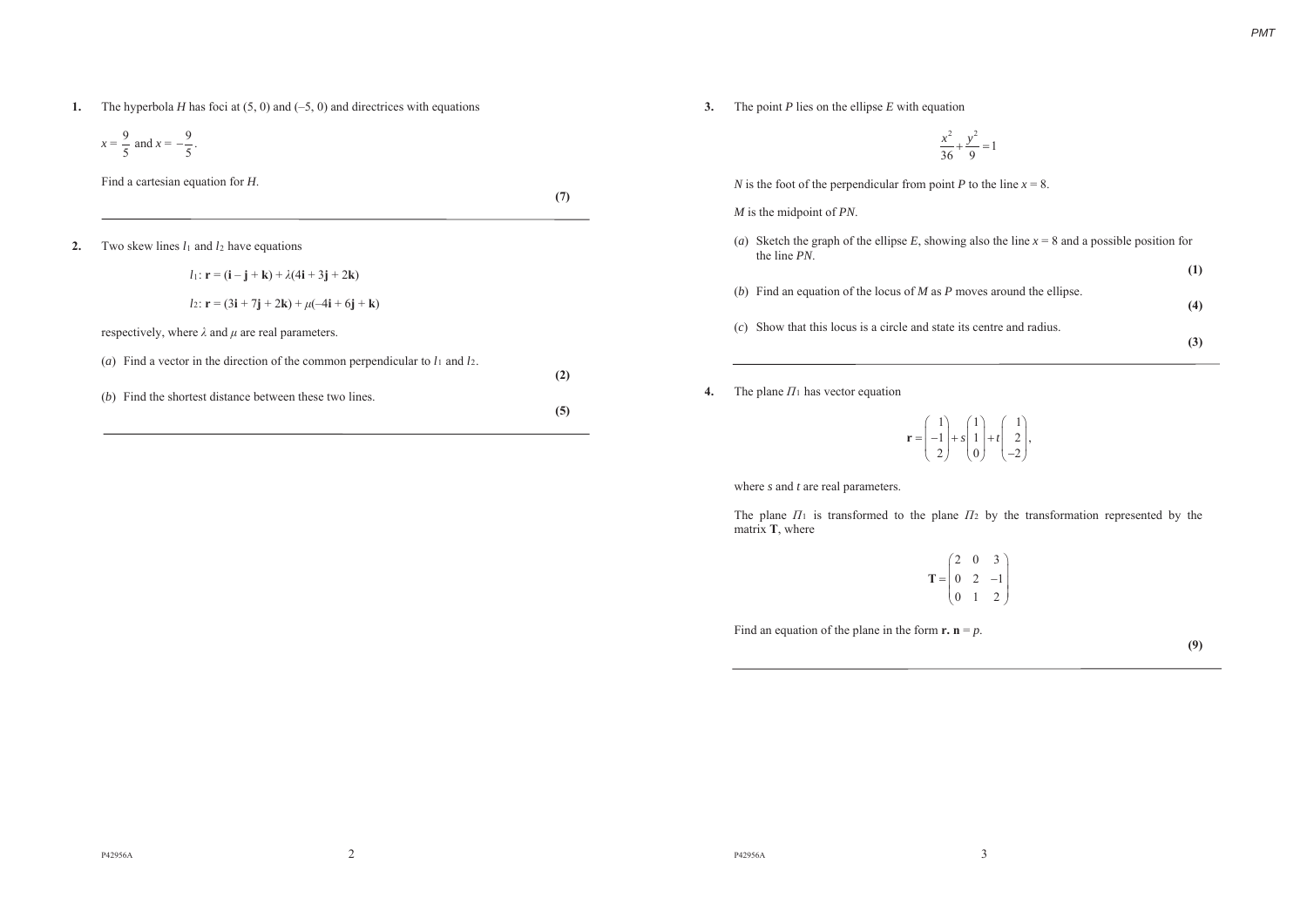$$
I_n = \int_1^5 x^n (2x-1)^{-\frac{1}{2}} dx, \qquad n \ge 0
$$

(*a*) Prove that, for  $n \ge 1$ ,

**5***.*

$$
(2n + 1)I_n = nI_{n-1} + 3 \times 5^n - 1
$$

**(5)**

**7***.*

**(5)**

(*b*) Using the reduction formula given in part (*a*), find the exact value of *I*2.

**6***.*It is given that  $|2$  $(1)$  $\mathbf{0}$  $\begin{pmatrix} 1 \\ 2 \\ 0 \end{pmatrix}$  is an eigenvector of the matrix **A**, where

$$
\mathbf{A} = \begin{pmatrix} 4 & 2 & 3 \\ 2 & b & 0 \\ a & 1 & 8 \end{pmatrix}
$$

 $\lambda$ 

and *a* and *b* are constants.

| (a) Find the eigenvalue of <b>A</b> corresponding to the eigenvector $\begin{pmatrix} 1 \\ 2 \\ 0 \end{pmatrix}$ . |     |
|--------------------------------------------------------------------------------------------------------------------|-----|
|                                                                                                                    | (3) |
| (b) Find the values of a and b.                                                                                    | (3) |
| $(c)$ Find the other eigenvalues of A.                                                                             |     |
|                                                                                                                    |     |



The curves shown in Figure 1 have equations



(*a*) Using the definitions of sinh *<sup>x</sup>* and cosh *<sup>x</sup>* in terms of e*<sup>x</sup>*, find exact values for the *<sup>x</sup>*-coordinates of the two points where the curves intersect.

**(6)** 

The finite region between the two curves is shown shaded in Figure 1.

(*b*) Using calculus, find the area of the shaded region, giving your answer in the form  $a \ln b + c$ , where  $a, b$  and  $c$  are integers.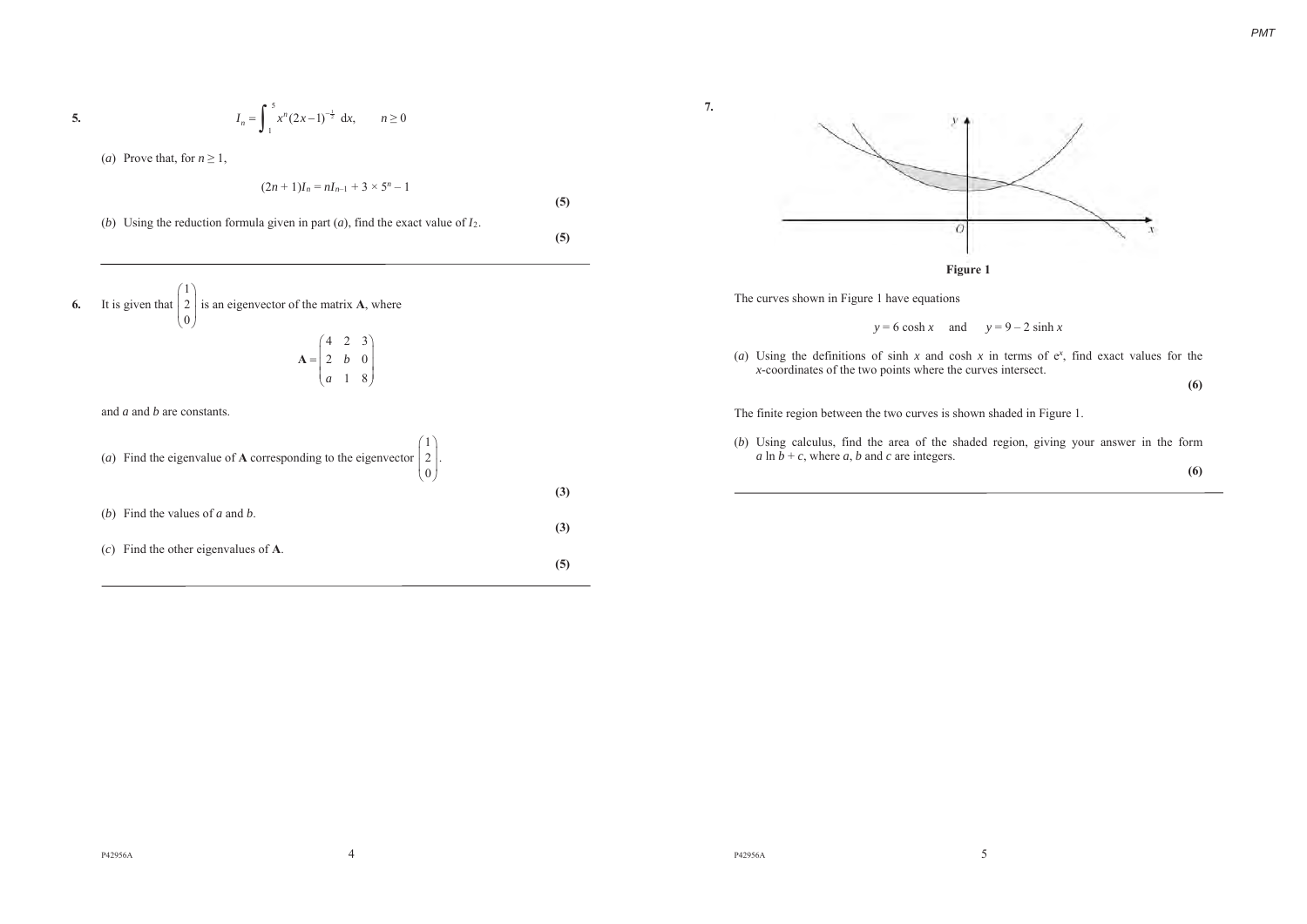

The curve *C*, shown in Figure 2, has equation

1 2 $1 \leq x \leq 8$ 

(*a*) Show that the length *<sup>s</sup>* of curve *C* is given by the equation

$$
s = \int_{1}^{8} \sqrt{1 + \frac{1}{x}} \, dx
$$

(*b*) Using the substitution  $x = \sinh^2 u$ , or otherwise, find an exact value for *s*.

Give your answer in the form  $a\sqrt{2} + \ln(b + c\sqrt{2})$  where a, b and c are integers.

**(9)**

**(2)**

### **TOTAL FOR PAPER: 75 MARKS**

**END**

## Paper Reference(s) **6669/01Edexcel GCE**

## **Further Pure Mathematics FP3**

## **Advanced/Advanced Subsidiary**

**Monday 24 June 2013 Afternoon** 

## **Time: 1 hour 30 minutes**

Mathematical Formulae (Pink) Nil

**Materials required for examination Items included with question papers** 

**Candidates may use any calculator allowed by the regulations of the Joint Council for Qualifications. Calculators must not have the facility for symbolic algebra manipulation or symbolic differentiation/integration, or have retrievable mathematical formulae stored in them.**

### **Instructions to Candidates**

In the boxes above, write your centre number, candidate number, your surname, initials and signature. Check that you have the correct question paper. Answer ALL the questions. You must write your answer for each question in the space following the question.

When a calculator is used, the answer should be given to an appropriate degree of accuracy.

### **Information for Candidates**

A booklet 'Mathematical Formulae and Statistical Tables' is provided. Full marks may be obtained for answers to ALL questions. The marks for the parts of questions are shown in round brackets, e.g. **(2)**. There are 8 questions in this question paper. The total mark for this paper is 75. There are 28 pages in this question paper. Any blank pages are indicated.

### **Advice to Candidates**

You must ensure that your answers to parts of questions are clearly labelled. You must show sufficient working to make your methods clear to the Examiner. Answers without working may not gain full credit.

**P43143A**  This publication may only be reproduced in accordance with Edexcel Limited copyright policy. ©2013 Edexcel Limited.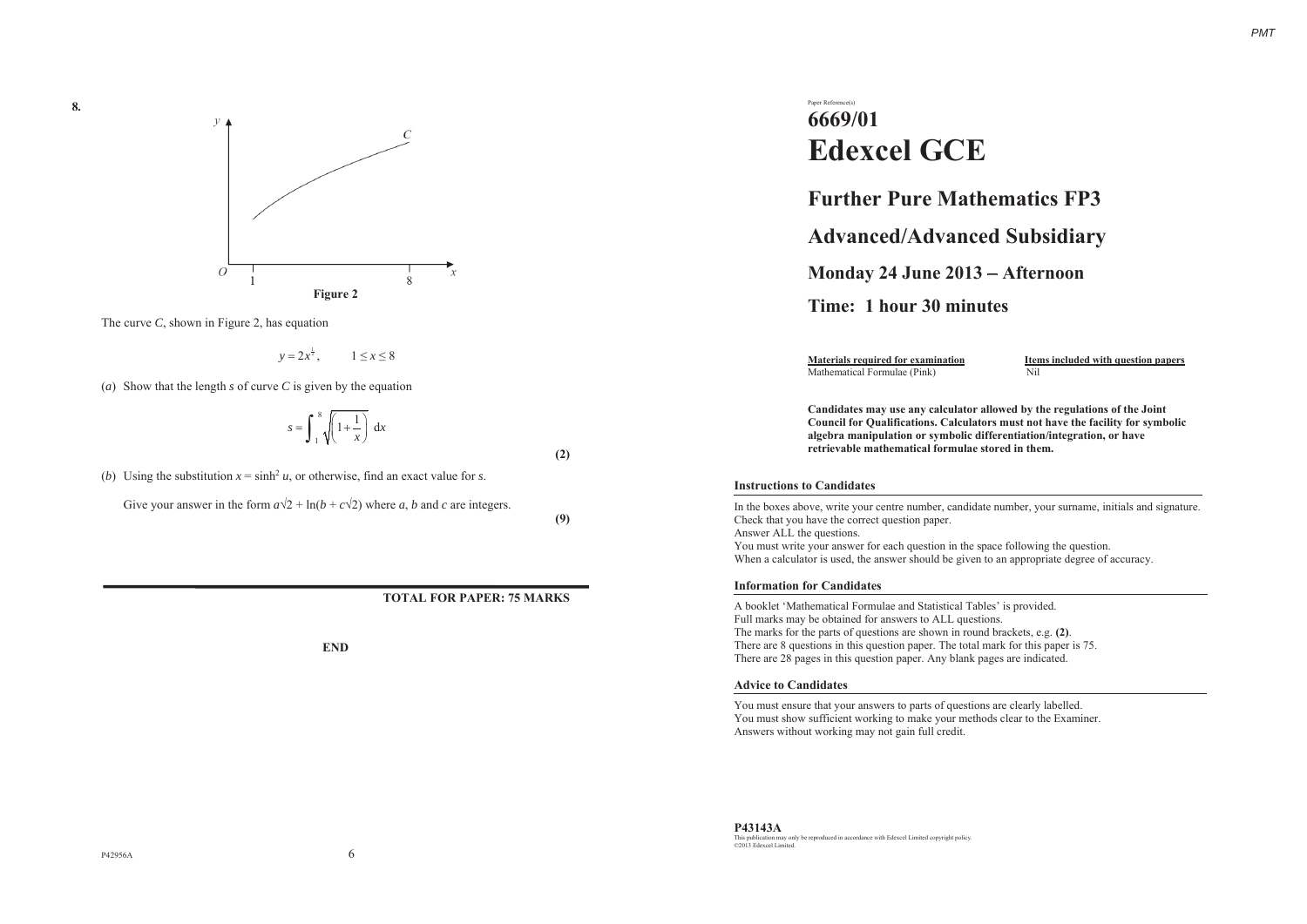**1.** A hyperbola *H* has equation

$$
\frac{x^2}{a^2} - \frac{y^2}{25} = 1
$$
, where *a* is a positive constant.

The foci of *H* are at the points with coordinates (13, 0) and (–13, 0).

Find

(*a*) the value of the constant *<sup>a</sup>*,

(*b*) the equations of the directrices of *H*.

**2.**(*a*) Find

$$
\int \frac{1}{\sqrt{4x^2+9}} \, \mathrm{d}x
$$

(*b*) Use your answer to part (*a*) to find the exact value of

$$
\int_{-3}^{3} \frac{1}{\sqrt{4x^2 + 9}} \, \mathrm{d}x
$$

giving your answer in the form  $k \ln(a + b \sqrt{5})$ , where *a* and *b* are integers and *k* is a constant.

**(3)**

**(3)**

**(3)**

**(2)**

**3.** The curve with parametric equations

**4.**

 $x = \cosh 2\theta$ ,  $y = 4 \sinh \theta$ ,  $0 \le \theta \le 1$ 

is rotated through  $2\pi$  radians about the *x*-axis.

Show that the area of the surface generated is  $\lambda$ (cosh<sup>3</sup>  $\alpha$  – 1), where  $\alpha$  = 1 and  $\lambda$  is a constant to be found. **(7)** 



Figure 1 shows part of the curve with equation

 $y = 40$  arcosh  $x - 9x$ ,  $x \ge 1$ 

Use calculus to find the exact coordinates of the turning point of the curve, giving your answer in the form  $\left(\frac{p}{q}, r \ln 3 + s\right)$  where *p*, *q*, *r* and *s* are integers. **(7)**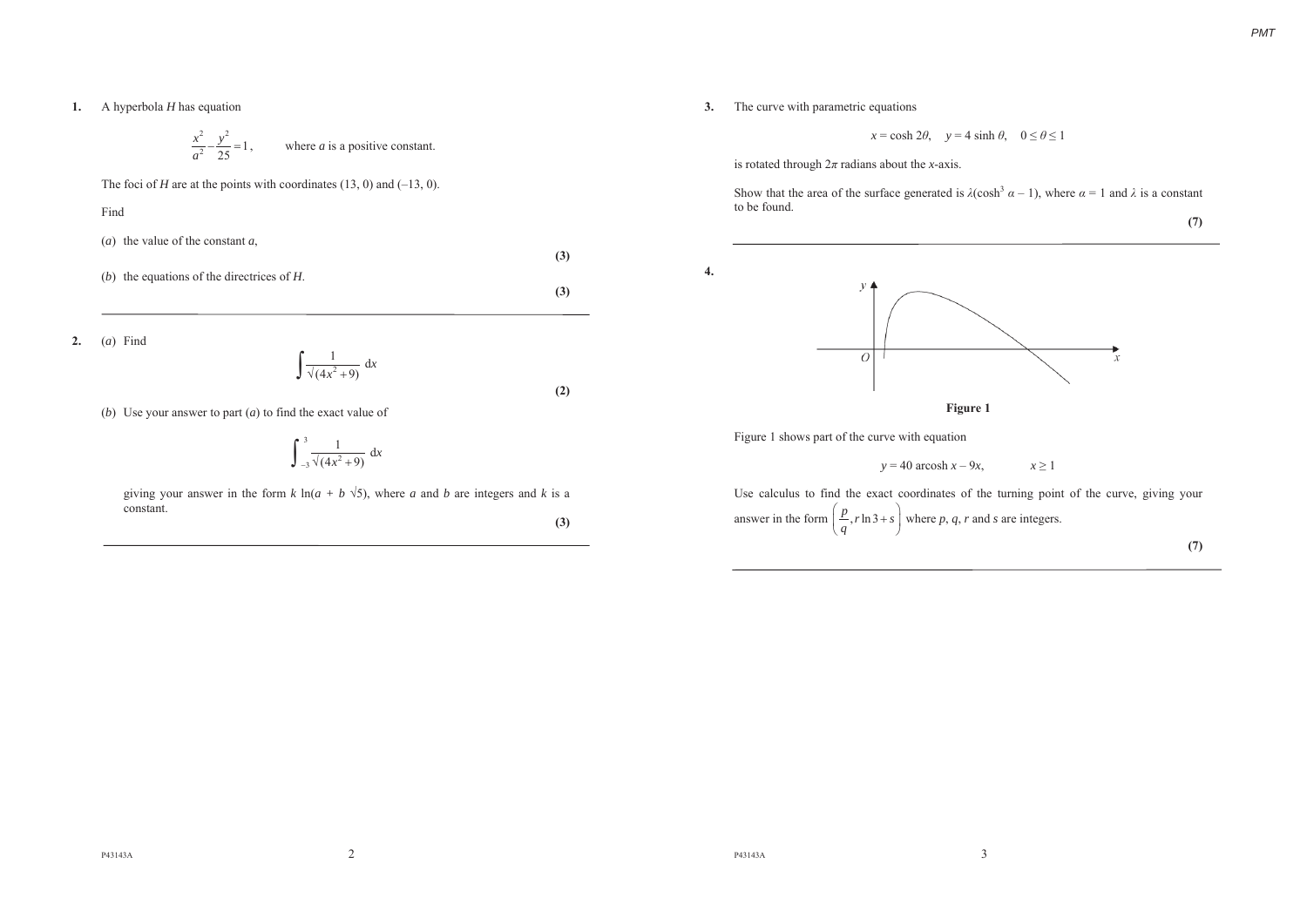**5***.*The matrix **M** is given by

$$
\mathbf{M} = \begin{pmatrix} 1 & 1 & a \\ 2 & b & c \\ -1 & 0 & 1 \end{pmatrix}
$$
, where *a*, *b* and *c* are constants.

(*a*) Given that  $\mathbf{i} + \mathbf{k}$  and  $\mathbf{i} - \mathbf{k}$  are two of the eigenvectors of **M**.

find

(i) the values of  $a$ ,  $b$  and  $c$ ,

(ii) the eigenvalues which correspond to the two given eigenvectors.

(*b*) The matrix **P** is given by

$$
\mathbf{P} = \begin{pmatrix} 1 & 1 & 0 \\ 2 & 1 & d \\ -1 & 0 & 1 \end{pmatrix}
$$
, where *d* is constant,  $d \neq -1$ 

Find

(i) the determinant of **P** in terms of *d*,

(ii) the matrix  $P^{-1}$  in terms of *d*.

**(5)**

**(8)**

**6***.*Given that

$$
I_n = \int_0^4 x^n \sqrt{(16 - x^2)} dx, \qquad n \ge 0,
$$

(*a*) prove that, for  $n \ge 2$ ,

$$
(n+2)I_n = 16(n-1)I_{n-2}
$$
\n(6)  
\nHence, showing each step of your working, find the exact value of *I*<sub>5</sub>.

7. The ellipse 
$$
E
$$
 has equation

$$
\frac{x^2}{a^2} + \frac{y^2}{b^2} = 1, \qquad a > b > 0
$$

The line *l* is a normal to *E* at a point  $P(a\cos\theta, b\sin\theta)$ ,  $0 < \theta < \frac{\pi}{2}$ 

(*a*) Using calculus, show that an equation for *l* is

 $a$ *xsin*  $\theta$  – *bycos*  $\theta$  =  $(a^2 - b^2)$  sin  $\theta$  cos  $\theta$ 

**(5)** 

The line *l* meets the *x-*axis at *A* and the *y*-axis at *B.*

- (*b*) Show that the area of the triangle *OAB*, where *O* is the origin, may be written as  $k\sin 2\theta$ , giving the value of the constant *k* in terms of *<sup>a</sup>* and *b.*
- (*c*) Find, in terms of *<sup>a</sup>* and *b*, the exact coordinates of the point *P*, for which the area of the triangle *OAB* is a maximum.

**(3)** 

**(4)**

**8***.*The plane  $\Pi_1$  has vector equation

 $r.(3i - 4i + 2k) = 5$ 

(*a*) Find the perpendicular distance from the point  $(6, 2, 12)$  to the plane  $\Pi_1$ .

**(3)** 

The plane  $\Pi_2$  has vector equation

 $\mathbf{r} = \lambda(2\mathbf{i} + \mathbf{j} + 5\mathbf{k}) + \mu(\mathbf{i} - \mathbf{j} - 2\mathbf{k})$ , where  $\lambda$  and  $\mu$  are scalar parameters.

(*b*) Find the acute angle between  $\Pi_1$  and  $\Pi_2$  giving your answer to the nearest degree.

**(5)** (*c*) Find an equation of the line of intersection of the two planes in the form  $\mathbf{r} \times \mathbf{a} = \mathbf{b}$ , where **a** and **b** are constant vectors.

**(6)** 

### **TOTAL FOR PAPER: 75 MARKS**

**END**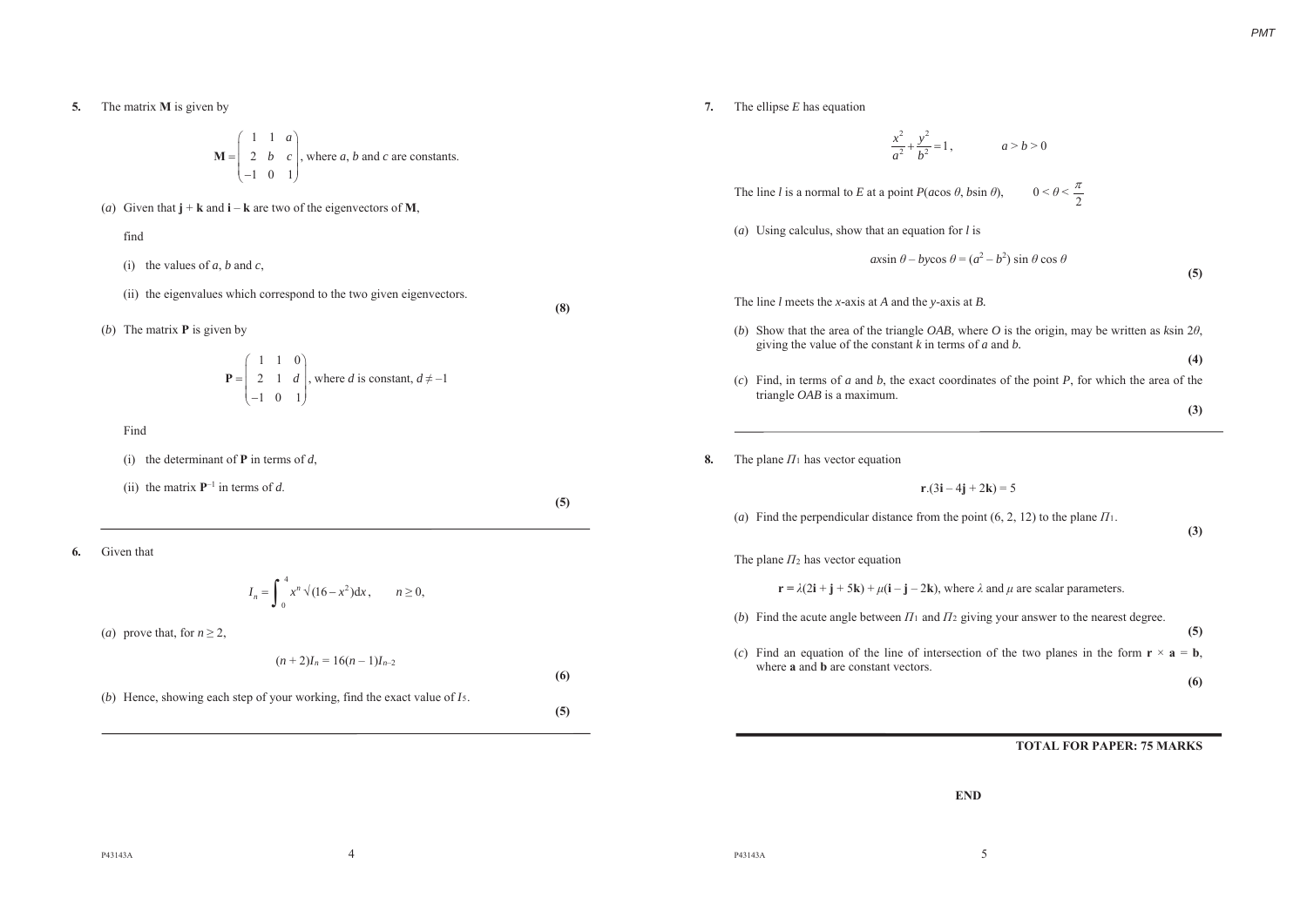# Paper Reference(s) **WFM03/01Pearson Edexcel International Advanced Level**

## **Further Pure Mathematics F3**

## **Advanced/Advanced Subsidiary**

## **Tuesday 10 June 2014 Morning**

### **Time: 1 hour 30 minutes**

Mathematical Formulae (Blue) Nil

**Materials required for examination Items included with question papers** 

**Candidates may use any calculator allowed by the regulations of the Joint Council for Qualifications. Calculators must not have the facility for symbolic algebra manipulation, differentiation and integration, or have retrievable mathematical formulae stored in them.**

### **Instructions**

- Use **black** ink or ball-point pen.
- If pencil is used for diagrams/sketches/graphs it must be dark (HB or B). Coloured pencils and highlighter pens must not be used.
- **Fill in the boxes** at the top of this page with your name, centre number and candidate number.
- Answer **all** questions and ensure that your answers to parts of questions are clearly labelled.
- $\bullet$  Answer the questions in the spaces provided – *there may be more space than you need*.
- You should show sufficient working to make your methods clear. Answers without working may not gain full credit.
- When a calculator is used, the answer should be given to an appropriate degree of accuracy.

### **Information**

- The total mark for this paper is 75.
- The marks for **each** question are shown in brackets
	- *use this as a guide as to how much time to spend on each question.*

### **Advice**

- $\bullet$ Read each question carefully before you start to answer it.
- Try to answer every question.
- Check your answers if you have time at the end.

**P44518A** This publication may only be reproduced in accordance with Pearson Education Limited copyright policy. ©2014 Pearson Education Limited.

1. Given that 
$$
y = \arctan\left(\frac{2x}{3}\right)
$$
,

(a) find 
$$
\frac{dy}{dx}
$$
, giving your answer in its simplest form.

(*b*) Use integration by parts to find

 $\arctan\left(\frac{2x}{3}\right)d$  $\int \arctan\left(\frac{2x}{3}\right) dx$ 

**2.** The line with equation  $x = 9$  is a directrix of an ellipse with equation

$$
\frac{x^2}{a^2} + \frac{y^2}{8} = 1
$$

where *a* is a positive constant.

Find the two possible exact values of the constant *<sup>a</sup>*.

**(6)**

**(2)** 

**(4)**

**3.** Using the definitions of sinh *<sup>x</sup>* and cosh *<sup>x</sup>* in terms of exponentials,

(*a*) prove that

 $\cosh^2 x - \sinh^2 x \equiv 1$ 

**(2)** 

(*b*) find algebraically the exact solutions of the equation

2 sinh  $x + 7 \cosh x = 9$ 

giving your answers as natural logarithms.

**(5)**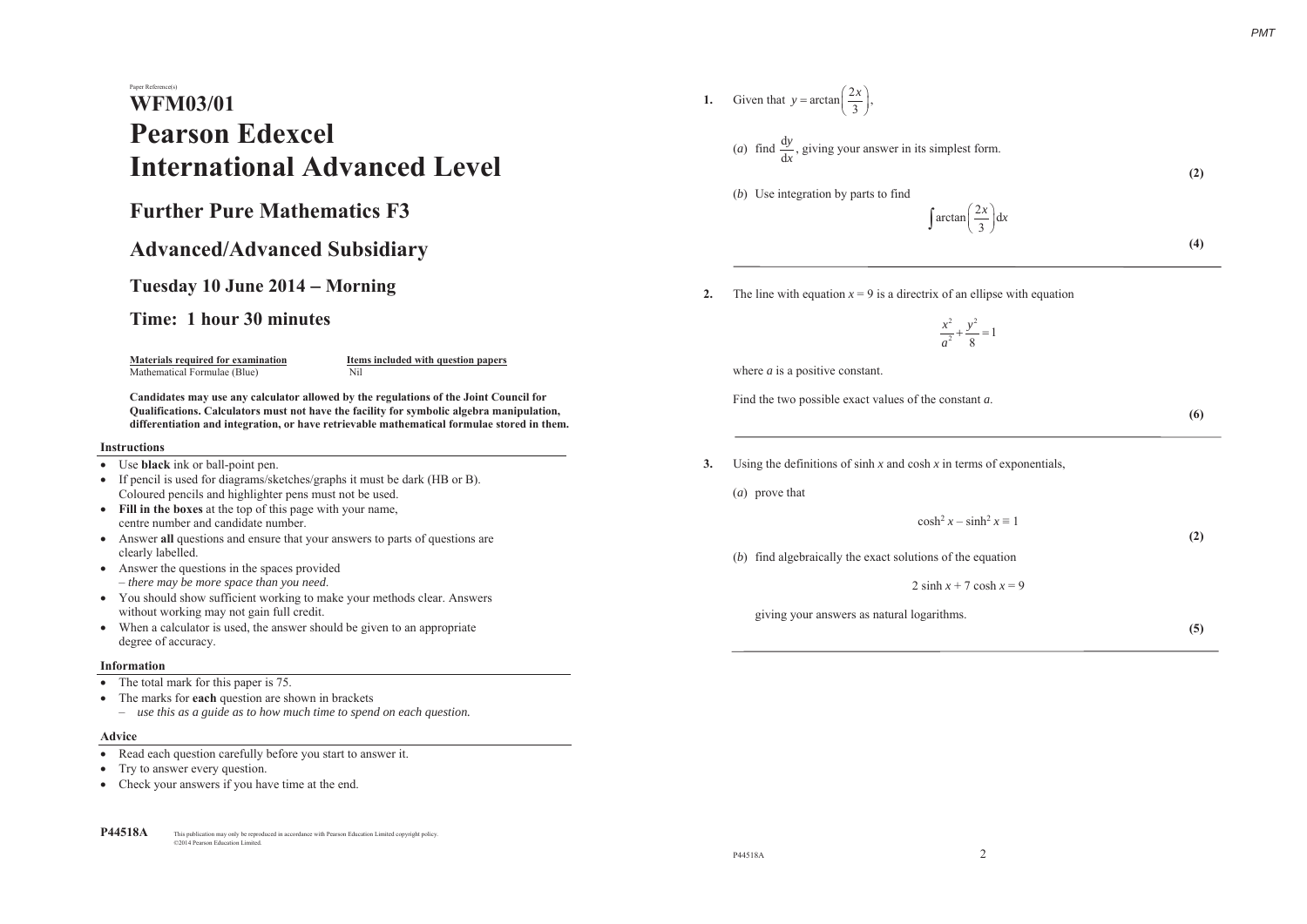**4.** A non-singular matrix **M** is given by

$$
\mathbf{M} = \begin{pmatrix} 3 & k & 0 \\ k & 2 & 0 \\ k & 0 & 1 \end{pmatrix}
$$
, where *k* is a constant.

(*a*) Find, in terms of *k*, the inverse of the matrix **M**.

**(5)**

The point  $A$  is mapped onto the point  $(-5, 10, 7)$  by the transformation represented by the matrix

$$
\begin{pmatrix} 3 & 1 & 0 \\ 1 & 2 & 0 \\ 1 & 0 & 1 \end{pmatrix}
$$

(*b*) Find the coordinates of the point *A*.

**(3)**

**5***.*Given that

$$
I_n = \int_0^{\frac{\pi}{4}} \cos^n \theta \, d\theta, \qquad n \ge 0
$$

(*a*) prove that, for  $n \ge 2$ ,

$$
nI_n = \left(\frac{1}{\sqrt{2}}\right)^n + (n-1)I_{n-2}
$$

(*b*) Hence find the exact value of *I*5, showing each step of your working.

**(5)**

**(6)**

**6.** The hyperbola *H* has equation

$$
\frac{x^2}{16} - \frac{y^2}{4} = 1
$$

The line *l* is a tangent to *H* at the point *P* (4 cosh  $\alpha$ , 2 sinh  $\alpha$ ), where  $\alpha$  is a constant,  $\alpha \neq 0$ .

(*a*) Using calculus, show that an equation for *l* is

$$
2 y \sinh \alpha - x \cosh \alpha + 4 = 0
$$

The line *l* cuts the *y*-axis at the point *A*.

(*b*) Find the coordinates of *A* in terms of  $\alpha$ .

**(2)**

**(4)** 

The point *B* has coordinates (0, 10 sinh  $\alpha$ ) and the point *S* is the focus of *H* for which  $x > 0$ .

- (*c*) Show that the line segment *AS* is perpendicular to the line segment *BS*.
- **(5)**

#### **7.**The curve *C* has parametric equations

 $x = 3t^2$ ,  $y = 12t$ ,  $0 \le t \le 4$ 

The curve *C* is rotated through  $2\pi$  radians about the *x*-axis.

(*a*) Show that the area of the surface generated is

$$
\pi(a\sqrt{5} + b)
$$

where *a* and *b* are constants to be found.

**(6)** 

(*b*) Show that the length of the curve *C* is given by

$$
k\int_0^4 \sqrt{\left(t^2+4\right)}\,\mathrm{d}t
$$

where *k* is a constant to be found.

**(1)**

**(6)**

(*c*) Use the substitution  $t = 2\sinh \theta$  to show that the exact value of the length of the curve *C* is

 $24\sqrt{5} + 12\ln(2 + \sqrt{5})$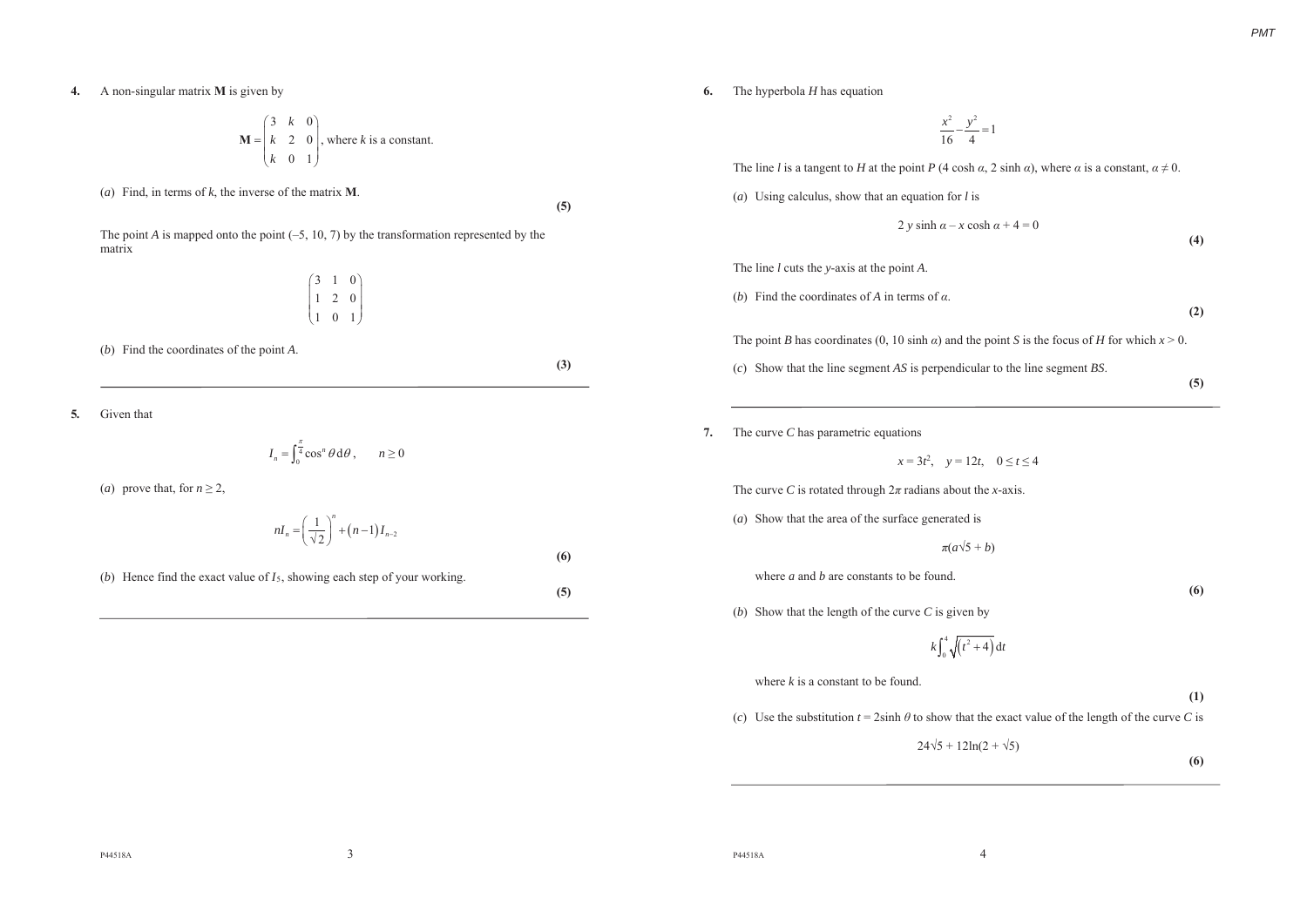#### **8.**The line *l* has equation

**r** =  $(2\mathbf{i} + \mathbf{j} - 2\mathbf{k}) + \lambda(3\mathbf{i} + 2\mathbf{j} + \mathbf{k})$ , where  $\lambda$  is a scalar parameter,

and the plane  $\Pi$  has equation

 $r.(i + j - 2k) = 19$ 

|                                               | (a) Find the coordinates of the point of intersection of l and $\Pi$ .                                                     | (4) |
|-----------------------------------------------|----------------------------------------------------------------------------------------------------------------------------|-----|
|                                               | The perpendicular to $\Pi$ from the point A (2, 1, -2) meets $\Pi$ at the point B.                                         |     |
|                                               | (b) Verify that the coordinates of B are $(4, 3, -6)$ .                                                                    | (3) |
|                                               | The point A $(2, 1, -2)$ is reflected in the plane $\Pi$ to give the image point A'.                                       |     |
|                                               | $(c)$ Find the coordinates of the point A'.                                                                                | (2) |
|                                               | (d) Find an equation for the line obtained by reflecting the line l in the plane $\Pi$ , giving your<br>answer in the form |     |
| $\mathbf{r} \times \mathbf{a} = \mathbf{b}$ . |                                                                                                                            |     |

where **a** and **b** are vectors to be found.

**(4)**

### **TOTAL FOR PAPER: 75 MARKS**

**END**

## Paper Reference(s) **6669/01R Edexcel GCE**

## **Further Pure Mathematics FP3 (R)**

**Advanced/Advanced Subsidiary**

**Monday 23 June 2014 Morning** 

## **Time: 1 hour 30 minutes**

Mathematical Formulae (Pink) Nil

**Materials required for examination Items included with question papers** 

**Candidates may use any calculator allowed by the regulations of the Joint Council for Qualifications. Calculators must not have the facility for symbolic algebra manipulation or symbolic differentiation/integration, or have retrievable mathematical formulae stored in them.**

### **Instructions to Candidates**

In the boxes above, write your centre number, candidate number, your surname, initials and signature. Check that you have the correct question paper. Answer ALL the questions. You must write your answer for each question in the space following the question. When a calculator is used, the answer should be given to an appropriate degree of accuracy.

### **Information for Candidates**

A booklet 'Mathematical Formulae and Statistical Tables' is provided. Full marks may be obtained for answers to ALL questions. The marks for the parts of questions are shown in round brackets, e.g. **(2)**. There are 8 questions in this question paper. The total mark for this paper is 75. There are 32 pages in this question paper. Any blank pages are indicated.

### **Advice to Candidates**

You must ensure that your answers to parts of questions are clearly labelled. You must show sufficient working to make your methods clear to the Examiner. Answers without working may not gain full credit.

**P44513A** This publication may only be reproduced in accordance with Pearson Education Limited copyright policy. ©2014 Pearson Education Limited.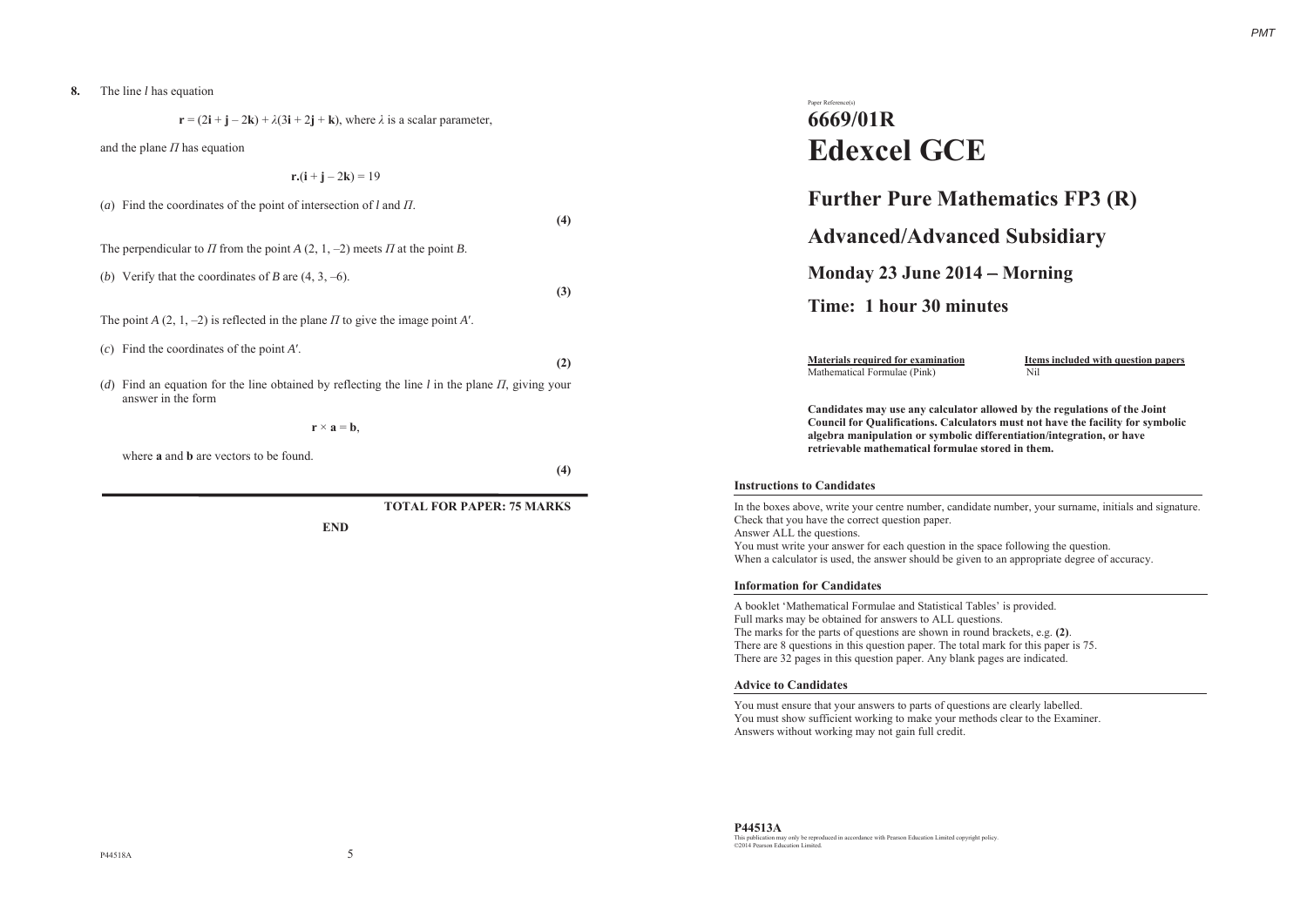#### **1.**Solve the equation

5 tanh *x* + 7 = 5 sech *<sup>x</sup>*

Give each answer in the form ln *k* where *k* is a rational number.

2. 
$$
9x^{2} + 6x + 5 = a(x + b)^{2} + c
$$
  
\n(a) Find the values of the constants *a*, *b* and *c*.  
\nHence, or otherwise, find  
\n(b) 
$$
\int \frac{1}{9x^{2} + 6x + 5} dx
$$
  
\n(c) 
$$
\int \frac{1}{\sqrt{9x^{2} + 6x + 5}} dx
$$
  
\n(2)

**3.**The curve *C* has equation

$$
y = \frac{1}{2} \ln(\coth x), \qquad x > 0
$$

(*a*) Show that

$$
\frac{\mathrm{d}y}{\mathrm{d}x} = -\operatorname{cosech} 2x
$$

The points *A* and *B* lie on *C*.

The *x* coordinates of *A* and *B* are ln 2 and ln 3 respectively.

(*b*) Find the length of the arc *AB*, giving your answer in the form *p* ln *q*, where *p* and *q* are rational numbers.

**(6)**

**(3)**

**4.**

**5***.*

$$
I_n = \int_0^{\sqrt{3}} \left(3 - x^2\right)^n dx, \qquad n \ge 0
$$

(*a*) Show that, for  $n \geq 1$ ,

$$
I_n = \frac{6n}{2n+1} I_{n-1}
$$

**(6)** 

**(4)** 

(*b*) Hence find the exact value of  $I_4$ , giving your answer in the form  $k\sqrt{3}$  where *k* is a rational number to be found. **(5)**

 $x^2 + 9y^2 = 9$ 

The ellipse *E* has equation

The point 
$$
P(a \cos \theta, b \sin \theta)
$$
 is a general point on the ellipse E.  
\n(a) Write down the value of a and the value of b.  
\n  
\n(1) The line L is a tangent to E at the point P.  
\n(b) Show that an equation of the line L is given by  
\n $3y \sin \theta + x \cos \theta = 3$   
\n(3) The line L meets the x-axis at the point Q and meets the y-axis at the point R.  
\n(c) Show that the area of the triangle OQR, where O is the origin, is given by  
\n $k \csc 2\theta$   
\nwhere k is a constant to be found.  
\n(3) The point M is the midpoint of QR.

(*d*) Find a cartesian equation of the locus of *M*, giving your answer in the form  $y^2 = f(x)$ .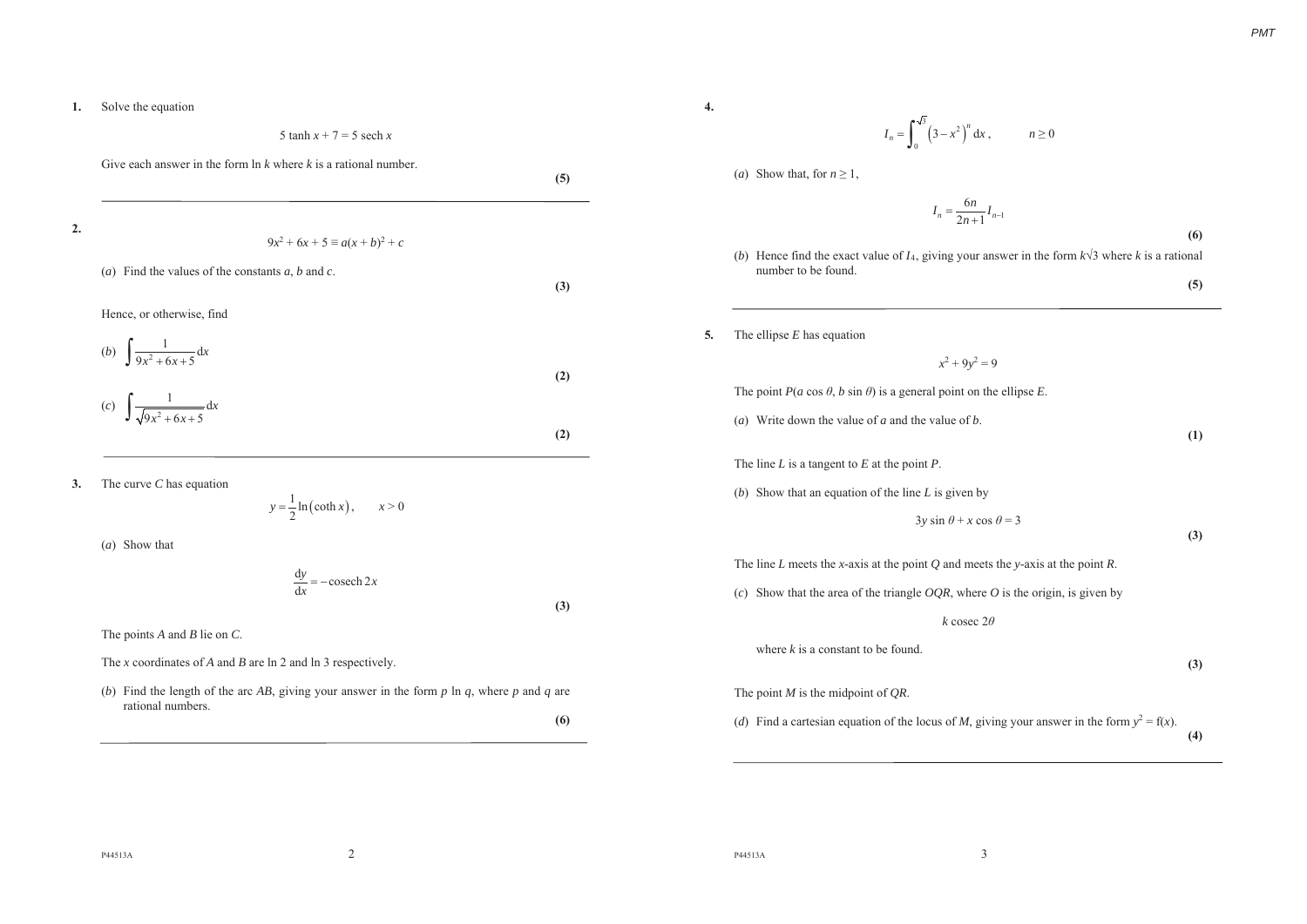| 6. | The symmetric matrix <b>M</b> has eigenvectors $\begin{pmatrix} 2 \\ 2 \\ 1 \end{pmatrix}, \begin{pmatrix} -2 \\ 1 \\ 2 \end{pmatrix}$ and $\begin{pmatrix} 1 \\ -2 \\ 2 \end{pmatrix}$ |     |
|----|-----------------------------------------------------------------------------------------------------------------------------------------------------------------------------------------|-----|
|    | with eigenvalues $5$ , $2$ and $-1$ respectively.                                                                                                                                       |     |
|    | (a) Find an orthogonal matrix <b>P</b> and a diagonal matrix <b>D</b> such that                                                                                                         |     |
|    | $P^TMP = D$                                                                                                                                                                             |     |
|    |                                                                                                                                                                                         | (4) |
|    | Given that $P^{-1} = P^{T}$                                                                                                                                                             |     |
|    | $(b)$ show that                                                                                                                                                                         |     |
|    | $M = PDP^{-1}$                                                                                                                                                                          |     |
|    |                                                                                                                                                                                         | (2) |
|    | $(c)$ Hence find the matrix <b>M</b> .                                                                                                                                                  |     |
|    |                                                                                                                                                                                         | (5) |

**7***.*The curve *C* has equation

 $y = e^{-x}$  $x \in$ 

The part of the curve *C* between  $x = 0$  and  $x = \ln 3$  is rotated through  $2\pi$  radians about the *x*-axis.

(*a*) Show that the area *S* of the curved surface generated is given by

$$
S = 2\pi \int_0^{\ln 3} e^{-x} \sqrt{1 + e^{-2x}} dx
$$

**(3)**

**(5)**

**(2)**

**(2)**

(*b*) Use the substitution  $e^{-x} = \sinh u$  to show that

$$
S = 2\pi \int_{\arcsin\alpha}^{\operatorname{arsinh}\beta} \cosh^2 u \, \mathrm{d}u
$$

where  $\alpha$  and  $\beta$  are constants to be determined.

(*c*) Show that

$$
2\int \cosh^2 u \, \mathrm{d}u = \frac{1}{2}\sinh 2u + u + k
$$

where *k* is an arbitrary constant.

(*d*) Hence find the value of *S*, giving your answer to 3 decimal places.

8. The plane 
$$
\Pi_1
$$
 has vector equation  $\mathbf{r} \cdot \begin{pmatrix} 2 \\ 1 \\ 3 \end{pmatrix} = 5$ .  
The plane  $\Pi_2$  has vector equation  $\mathbf{r} \cdot \begin{pmatrix} -1 \\ 2 \\ 4 \end{pmatrix} = 7$ .

(*a*) Find a vector equation for the line of intersection of  $\Pi_1$  and  $\Pi_2$ , giving your answer in the form  $\mathbf{r} = \mathbf{a} + \lambda \mathbf{b}$  where **a** and **b** are constant vectors and  $\lambda$  is a scalar parameter.

**(6)** 

The plane  $\pi_3$  has cartesian equation

*x* – *y* + 2*<sup>z</sup>* = 31

(*b*) Using your answer to part (*a*), or otherwise, find the coordinates of the point of intersection of the planes  $\Pi_1$ ,  $\Pi_2$  and  $\Pi_3$ .

**(3)** 

### **TOTAL FOR PAPER: 75 MARKS**

**END**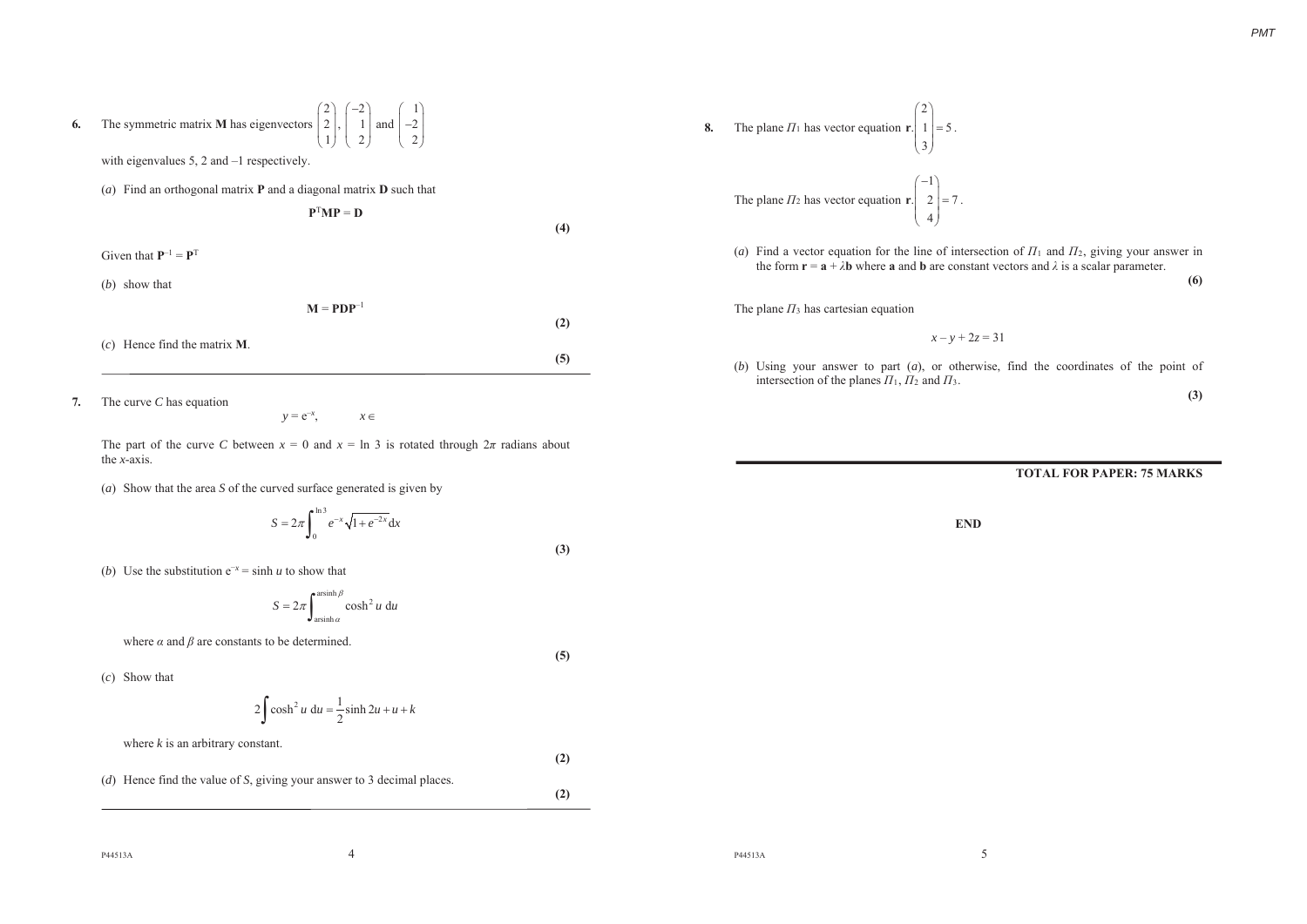# Paper Reference(s) **6669/01Edexcel GCE**

## **Further Pure Mathematics FP3**

## **Advanced/Advanced Subsidiary**

**Monday 23 June 2014 Morning**

**Time: 1 hour 30 minutes**

Mathematical Formulae (Pink) Nil

**Materials required for examination Items included with question papers** 

**Candidates may use any calculator allowed by the regulations of the Joint Council for Qualifications. Calculators must not have the facility for symbolic algebra manipulation or symbolic differentiation/integration, or have retrievable mathematical formulae stored in them.**

### **Instructions to Candidates**

In the boxes above, write your centre number, candidate number, your surname, initials and signature. Check that you have the correct question paper.

Answer ALL the questions.

You must write your answer for each question in the space following the question. When a calculator is used, the answer should be given to an appropriate degree of accuracy.

### **Information for Candidates**

A booklet 'Mathematical Formulae and Statistical Tables' is provided. Full marks may be obtained for answers to ALL questions. The marks for the parts of questions are shown in round brackets, e.g. **(2)**. There are 9 questions in this question paper. The total mark for this paper is 75. There are 32 pages in this question paper. Any blank pages are indicated.

### **Advice to Candidates**

You must ensure that your answers to parts of questions are clearly labelled. You must show sufficient working to make your methods clear to the Examiner. Answers without working may not gain full credit.

**1.** The line *l* passes through the point  $P(2, 1, 3)$  and is perpendicular to the plane *II* whose vector equation is

 $r.(i - 2i - k) = 3$ 

| Find                                                         |     |
|--------------------------------------------------------------|-----|
| ( <i>a</i> ) a vector equation of the line $l$ ,             | (2) |
| (b) the position vector of the point where $l$ meets $\Pi$ . | (4) |
| (c) Hence find the perpendicular distance of P from $\Pi$ .  |     |
|                                                              |     |

**2.**

 $\begin{pmatrix} 1 & 0 & 2 \\ 0 & 4 & 1 \end{pmatrix}$  $\mathbf{M} = \begin{bmatrix} 0 & 4 & 1 \\ 0 & 5 & 0 \end{bmatrix}$ 

(*a*) Show that matrix **M** is not orthogonal.

- **(2)**  (*b*) Using algebra, show that 1 is an eigenvalue of **M** and find the other two eigenvalues
- of **M**.**(5)**
- (*c*) Find an eigenvector of **M** which corresponds to the eigenvalue 1.

**(2)** 

The transformation  $M: \longrightarrow^3 \longrightarrow^3$  is represented by the matrix **M**.

(*d*) Find a cartesian equation of the image, under this transformation, of the line

$$
x = \frac{y}{2} = \frac{z}{-1}
$$

**(4)**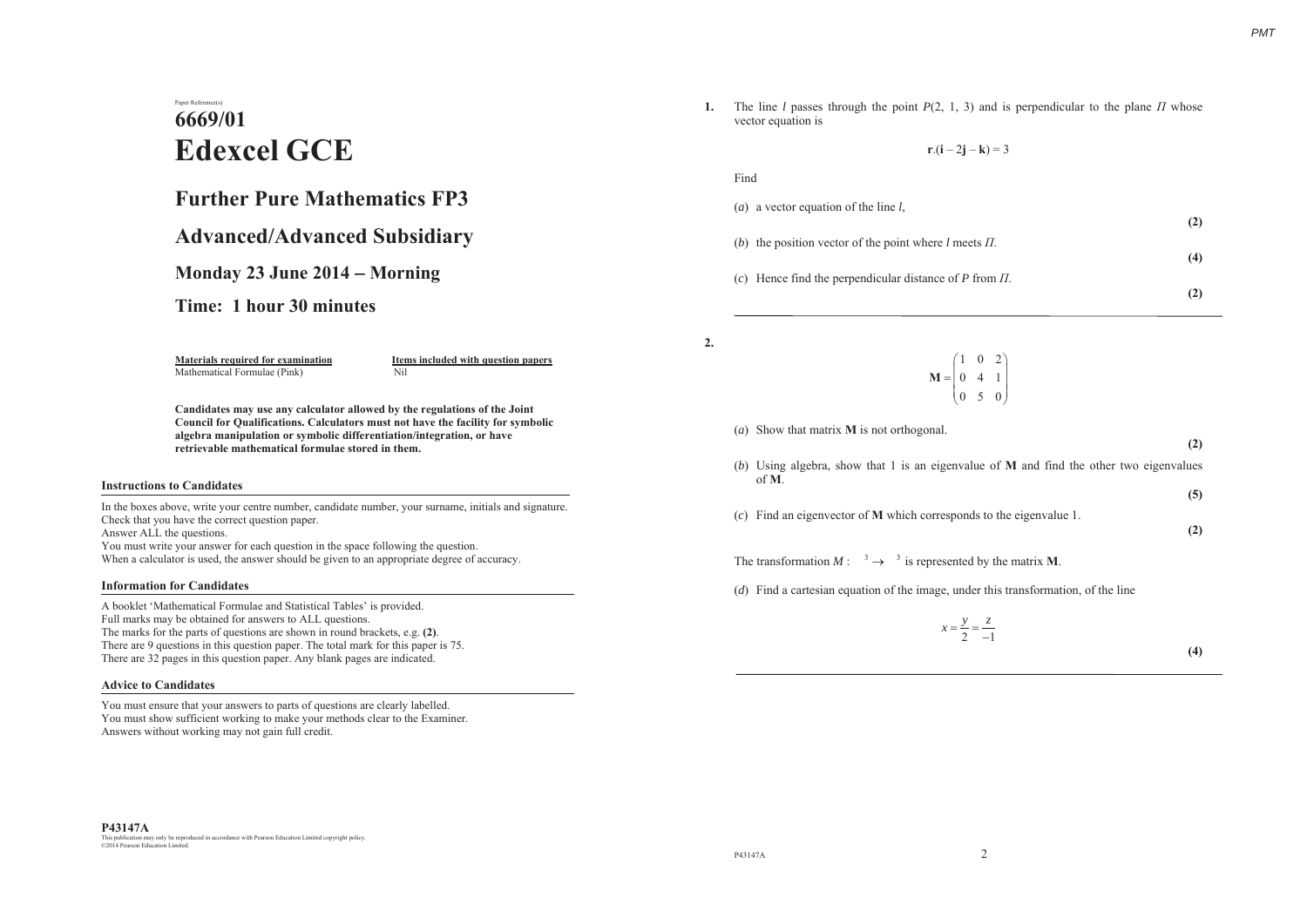**3.**Using calculus, find the exact value of

(a) 
$$
\int_{1}^{2} \frac{1}{\sqrt{x^2 - 2x + 3}} dx
$$
  
\n(b) 
$$
\int_{0}^{1} e^{2x} \sinh x dx
$$
  
\n(4)  
\nUsing the definitions of hyperbolic functions in terms of exponentials,  
\n(a) show that

$$
\operatorname{sech}^{2} x = 1 - \tanh^{2} x
$$
  
(*b*) solve the equation  

$$
4 \sinh x - 3 \cosh x = 3
$$

**5***.*Given that  $y = \operatorname{artanh} \frac{x}{\sqrt{1 + x^2}}$ 

**4.**

show that 
$$
\frac{dy}{dx} = \frac{1}{\sqrt{1 + x^2}}
$$

**(4)**

**(3)**

**(4)**

**6***.* [*In this question you may use the appropriate trigonometric identities on page 6 of the pink Mathematical Formulae and Statistical Tables*.]

The points *P*(3cos  $\alpha$ , 2sin  $\alpha$ ) and *Q*(3cos  $\beta$ , 2sin  $\beta$ ), where  $\alpha \neq \beta$ , lie on the ellipse with equation

$$
\frac{x^2}{9} + \frac{y^2}{4} = 1
$$

(*a*) Show the equation of the chord *PQ* is

$$
\frac{x}{3}\cos\frac{(\alpha+\beta)}{2} + \frac{y}{2}\sin\frac{(\alpha+\beta)}{2} = \cos\frac{(\alpha-\beta)}{2}
$$
\n(4)

(*b*) Write down the coordinates of the mid-point of *PQ*.

Given that the gradient, *<sup>m</sup>*, of the chord *PQ* is a constant,

(*c*) show that the centre of the chord lies on a line

 $y = -kx$ 

expressing *k* in terms of *<sup>m</sup>*.

**(5)** 

**(1)**

*PMT*

**7.** A circle C with centre O and radius r has cartesian equation  $x^2 + y^2 = r^2$  where r is a constant.

(a) Show that 
$$
1 + \left(\frac{dy}{dx}\right)^2 = \frac{r^2}{r^2 - x^2}
$$
.

**(3)** 

(*b*) Show that the surface area of the sphere generated by rotating *C* through  $\pi$  radians about the *x*-axis is  $4\pi r^2$ .

**(5)**

(*c*) Write down the length of the arc of the curve  $y = \sqrt{(1 - x^2)}$  from  $x = 0$  to  $x = 1$ .

**(1)**